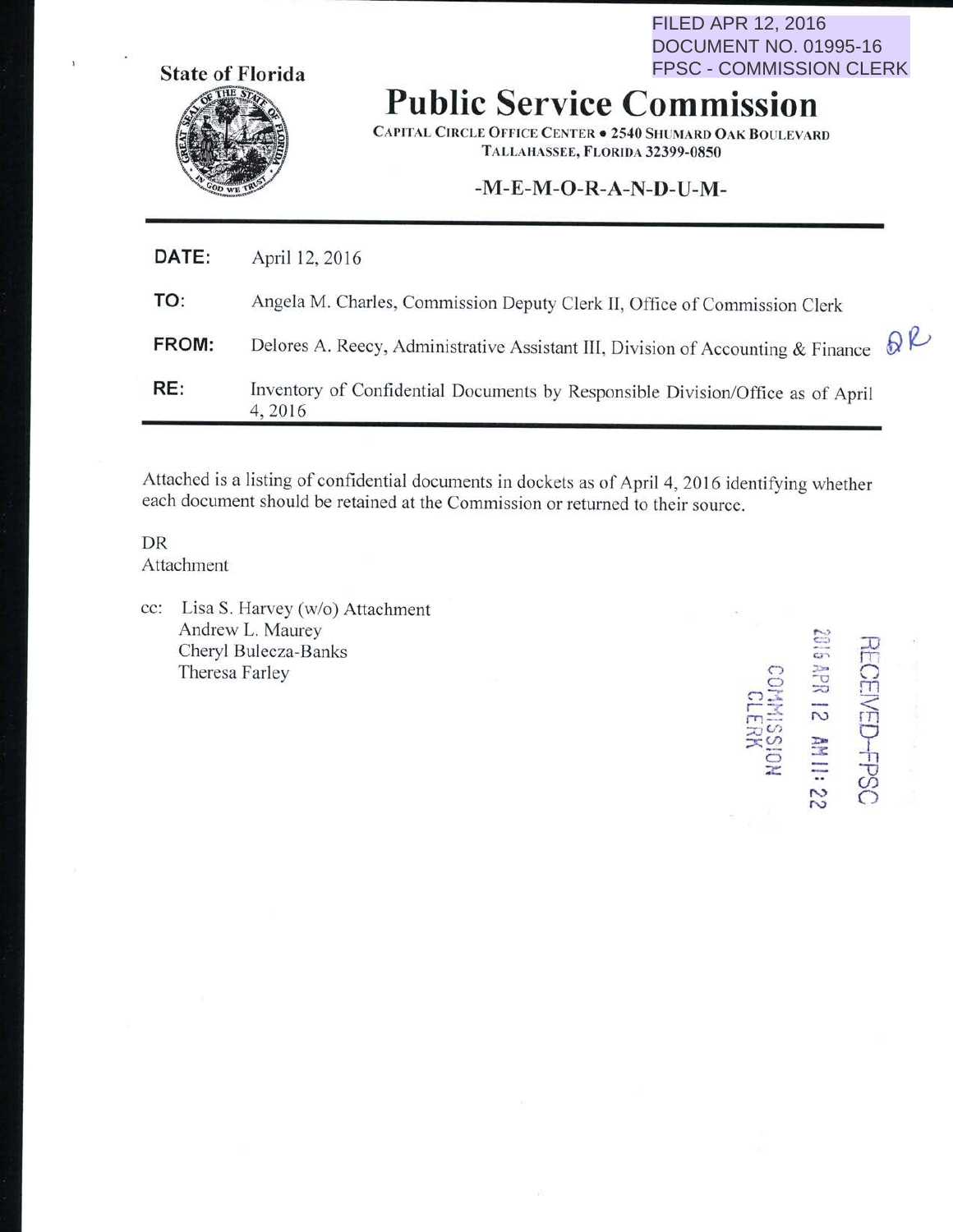$\blacksquare$ 

 $\bullet$ 

 $\sim$ 

 $\bullet$ 

....

## Division of Accounting & Finance

| <b>DOCKET</b> | <b>DOCKET TITLE</b>                                                                                        | <b>DOCUMENT</b> | <b>LEAD STF./ATT.</b> | <b>STATUS</b> | <b>DESCRIPTION</b>                                                                                                                                                                                                                                   | <b>RETAIN</b> | <b>RETURN</b>           |
|---------------|------------------------------------------------------------------------------------------------------------|-----------------|-----------------------|---------------|------------------------------------------------------------------------------------------------------------------------------------------------------------------------------------------------------------------------------------------------------|---------------|-------------------------|
| 140001-EI     | Fuel and purchased<br>power cost<br>recovery clause<br>with generating<br>performance<br>incentive factor. | 05166-14        | Harper<br>Harper      | Order issued  | TECO (Daniels) -<br>(CONFIDENTÍAL)<br>Forms 423-1(a), $2,7$<br>$2(a)$ , and $2(b)$<br>for $7/14$ .                                                                                                                                                   |               | $\times$                |
|               |                                                                                                            | 06393-14        | Harper<br>Harper      | Order issued  | FPL (Goorland) -<br>(CONFIDENTÍAL)<br>Deposition<br>transcript of the<br>$11/13 - 14/14$<br>deposition of<br>witness Sam<br>Forrest. [x-ref.]<br>DN 06503-14] [CLK<br>note: Document<br>admitted as Hrg<br>Exh No. 55.]                              |               | $\times$                |
|               |                                                                                                            | 06503-14        | Harper<br>Harper      | Order issued  | FPL (Goorland) -<br>(CONFIDENTÍAL)<br>Certain material<br>provided in the<br>deposition<br>transcript of the<br>11/13/14-11/14/14<br>deposition of Sam<br>Forrest. [x-ref.<br>DN 06393-14] [CLK<br>note: Document<br>admitted as Hrg<br>Exh No. 55.] |               | $\overline{\mathsf{X}}$ |

 $\blacksquare$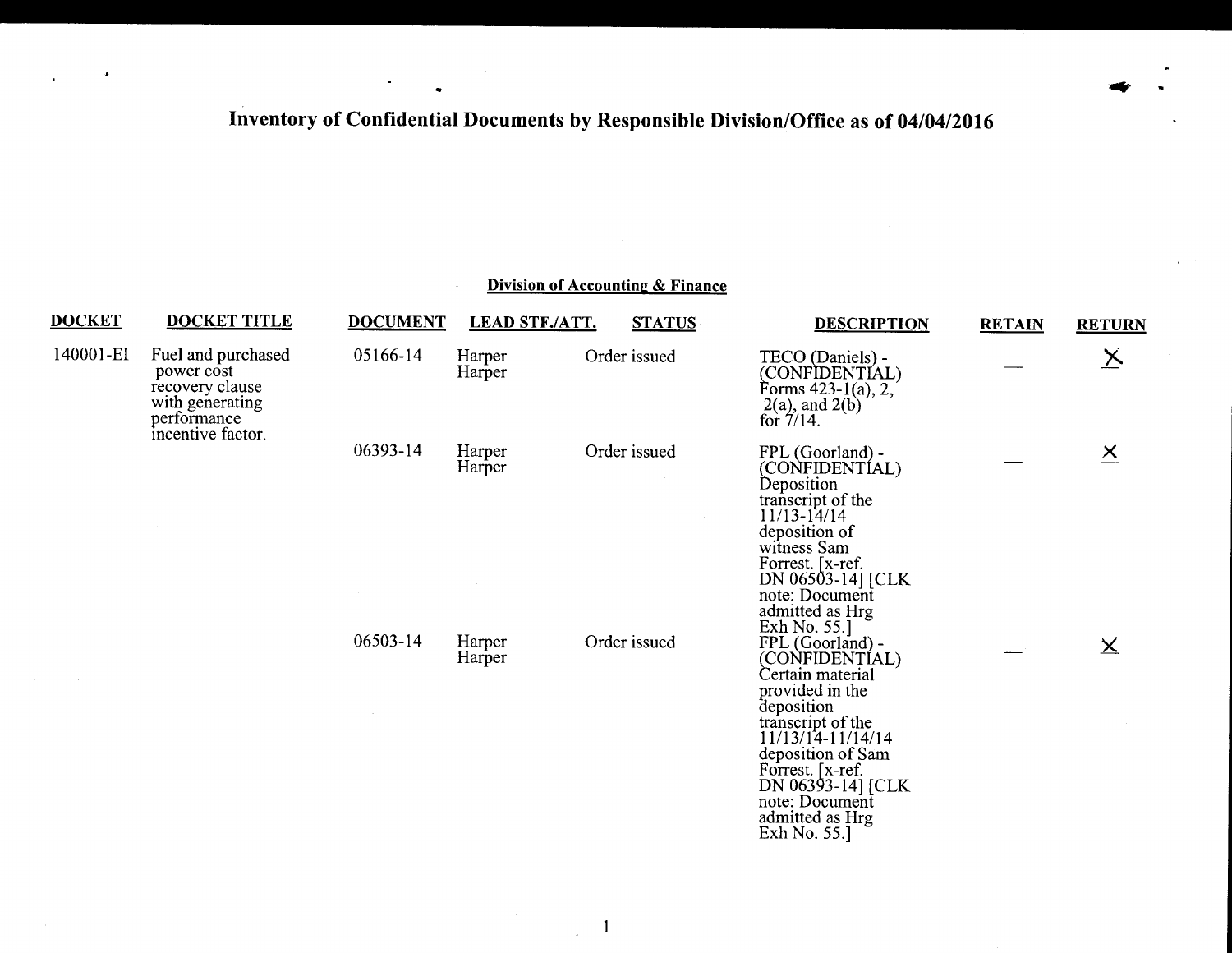| <b>DOCKET</b> | <b>DOCKET TITLE</b>                                                                                                               | <b>DOCUMENT</b> | <b>LEAD STF./ATT.</b> | <b>STATUS</b>                       | <b>DESCRIPTION</b>                                                                                                                                                                                                                                                | <b>RETAIN</b>     | <b>RETURN</b> |
|---------------|-----------------------------------------------------------------------------------------------------------------------------------|-----------------|-----------------------|-------------------------------------|-------------------------------------------------------------------------------------------------------------------------------------------------------------------------------------------------------------------------------------------------------------------|-------------------|---------------|
| 140159-EI     | Application for<br>authority to issue<br>and sell<br>securities for 24<br>months ending<br>December 31, 2016,<br>by Florida Power | 01647-16        | Archer<br>Barrera     | Req forwarded to<br>staff for recom | FPL (Donaldson) -<br>(CONFIDENTIAL)<br>Certain portions<br>of a document<br>filed as an<br>exhibit to<br>consummation                                                                                                                                             | $\chi$            |               |
| 150001-EI     | and Light Company.<br>Fuel and purchased<br>power cost<br>recovery clause<br>with generating<br>performance<br>incentive factor.  | 00821-15        | Gervasi<br>Gervasi    | Staff recom fld;<br>awaiting order  | report.<br>FPL (Moncada) -<br>(CONFIDENTÍAL)<br>Certain<br>information<br>provided in<br>response to OPC's<br>1st set of<br>interrogatories<br>(No. 6). [See DN<br>$00953 - 15$ for<br>corrected filing]                                                          | $\times$          |               |
|               |                                                                                                                                   | 00953-15        | Gervasi<br>Gervasi    | Staff recom fld;<br>awaiting order  | FPL (Moncada) -<br>(CONFIDENTIAL)<br>Corrected Exh A to<br>the $2/6/15$ filing<br>of request for<br>confidential<br>classification of<br>information<br>provided in<br>response to<br>Citizens' 1st set<br>of interrogatories<br>(No. 6). [See DN<br>$00821 - 15$ | $\mathbb{\times}$ |               |

 $\Delta \sim 10^{-11}$ 

 $\mathbf{r}$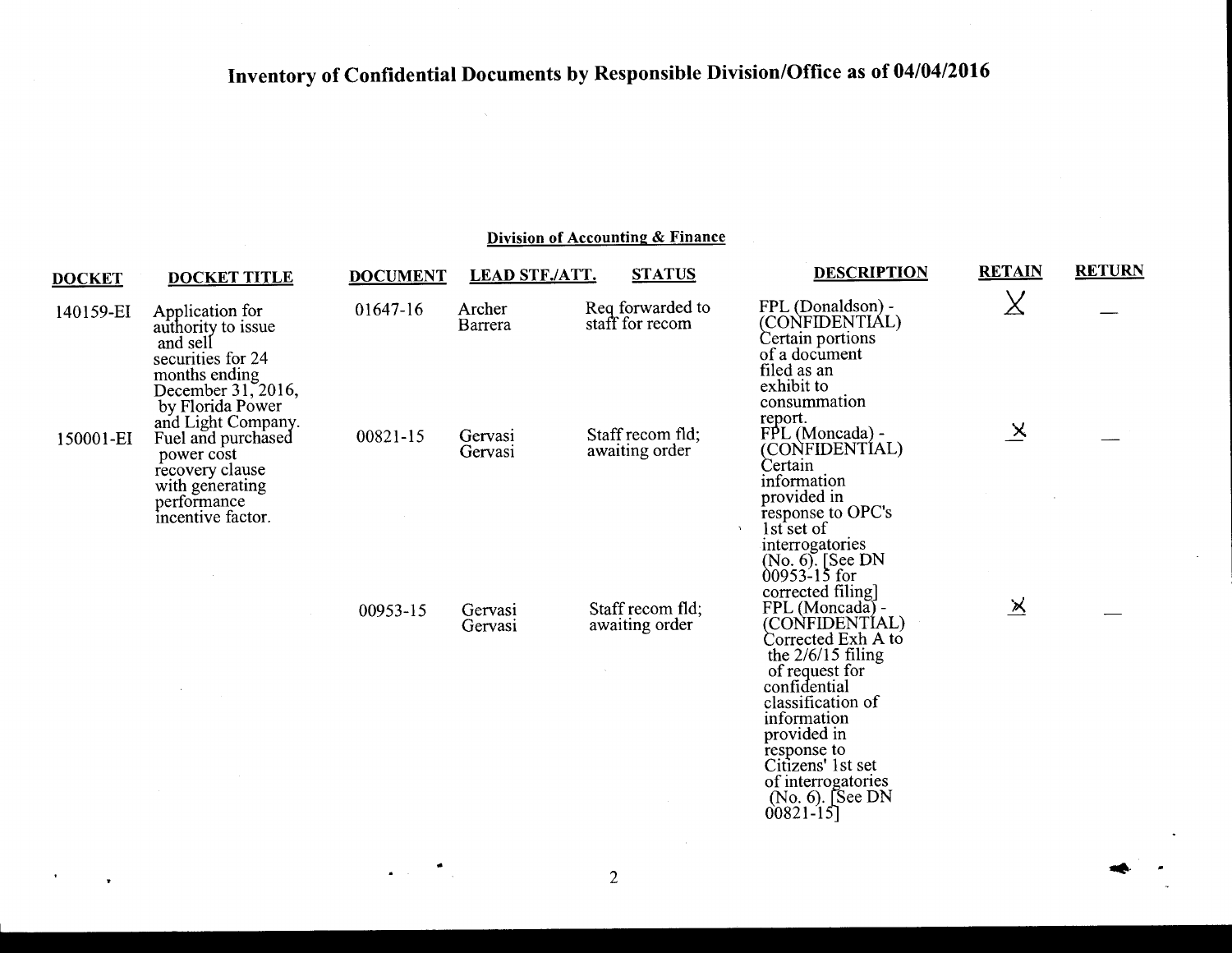$\Delta$ 

|               |                                                                                                            |                 |                       | Division of Accounting & Finance   |                                                                                                                                                 |               |               |
|---------------|------------------------------------------------------------------------------------------------------------|-----------------|-----------------------|------------------------------------|-------------------------------------------------------------------------------------------------------------------------------------------------|---------------|---------------|
| <b>DOCKET</b> | <b>DOCKET TITLE</b>                                                                                        | <b>DOCUMENT</b> | <b>LEAD STF./ATT.</b> | <b>STATUS</b>                      | <b>DESCRIPTION</b>                                                                                                                              | <b>RETAIN</b> | <b>RETURN</b> |
| 150001-EI     | Fuel and purchased<br>power cost<br>recovery clause<br>with generating<br>performance<br>incentive factor. | 01606-15        | Gervasi<br>Gervasi    | Staff recom fld;<br>awaiting order | FPL (Moncada) -<br>(CONFIDENTÍAL)<br>Information<br>provided in<br>response to OPC's<br>1st request for<br>PODs (Nos. 6, 8,<br>12, and 13).     | $\times$      |               |
|               |                                                                                                            | 02375-15        | Gervasi<br>Gervasi    | Order issued                       | Duke Energy<br>(Triplett) -<br>(CONFIDENTIAL)<br>Highlighted<br>information on<br>Form 423 fuel<br>report for $1/15$ ,<br>$2/15$ , and $3/15$ . | $\mathbf{x}$  |               |
|               |                                                                                                            | 02398-15        | Gervasi<br>Gervasi    | Staff recom fld;<br>awaiting order | FPL (Butler) -<br>(CONFIDENTIAL)<br>Àttachment A,<br>Forms 423-1(a), 2,<br>$2(a)$ and $2(b)$ for                                                | $\mathsf{X}$  |               |
|               |                                                                                                            |                 |                       |                                    | December/November,<br>2014;<br>January/December,<br>$2015$ ; and<br>February/January,<br>2015.                                                  |               |               |

 $\sim$ 

 $\mathcal{L}$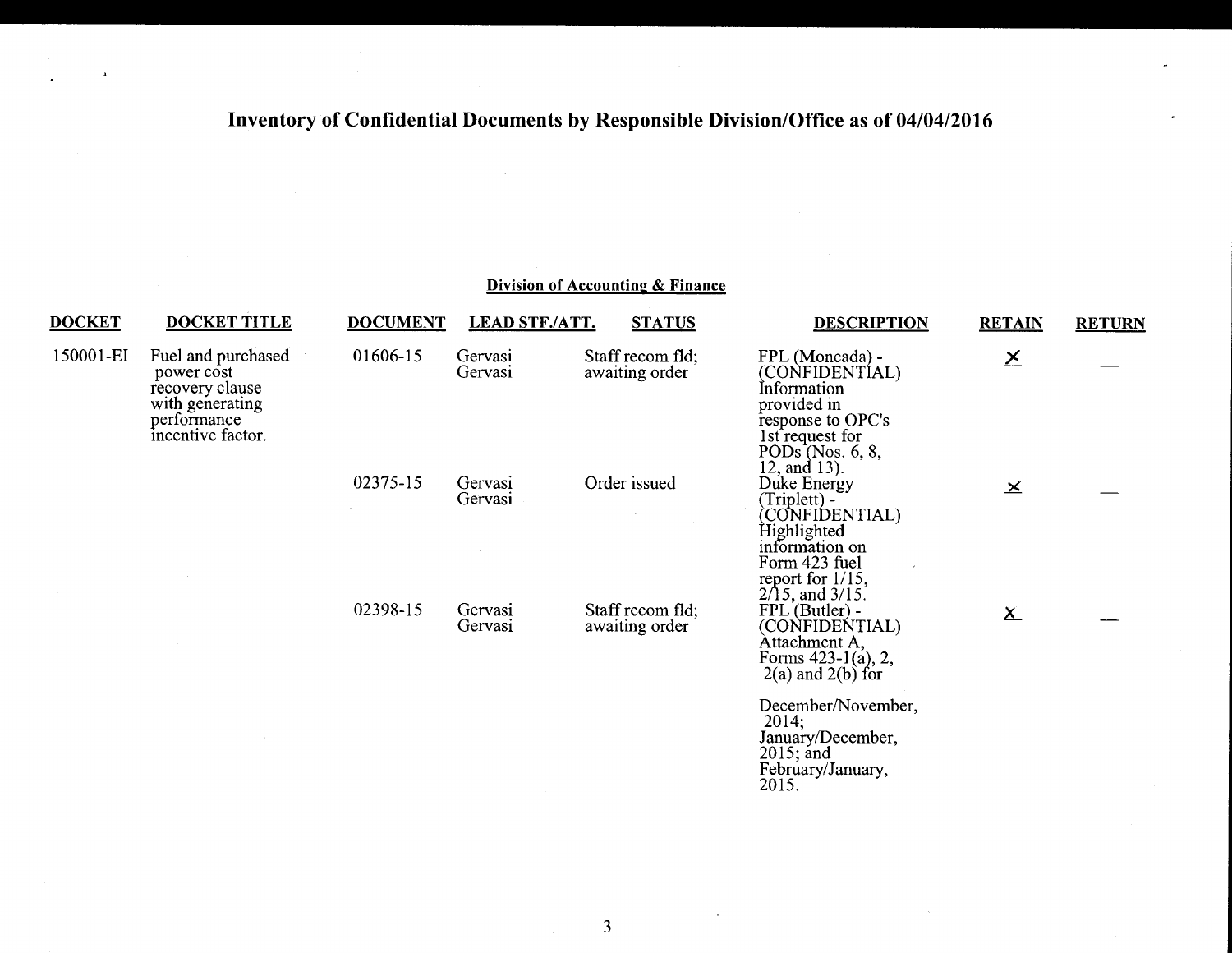| <b>DOCKET</b> | <b>DOCKET TITLE</b>                                                                                        | <b>DOCUMENT</b> | <b>LEAD STF./ATT.</b> | <b>STATUS</b>                      | <b>DESCRIPTION</b>                                                                                                                                                   | <b>RETAIN</b>            | <b>RETURN</b> |
|---------------|------------------------------------------------------------------------------------------------------------|-----------------|-----------------------|------------------------------------|----------------------------------------------------------------------------------------------------------------------------------------------------------------------|--------------------------|---------------|
| 150001-EI     | Fuel and purchased<br>power cost<br>recovery clause<br>with generating<br>performance<br>incentive factor. | 02431-15        | Gervasi<br>Gervasi    | Order issued                       | TECO (Daniels) -<br>(CONFIDENTIAL)<br>Portions of Forms<br>$423-1(a)$ , 423-2,<br>$423-2(a)$ and<br>$(423-2(b))$ for the<br>$1/15/$ and $2/15$ .                     | $\chi$                   |               |
|               |                                                                                                            | 02436-15        | Gervasi<br>Gervasi    | Staff recom fld;<br>awaiting order | GPC (Griffin) -<br>(CONFIDENTIAL)<br>Certain<br>information<br>submitted on Form<br>423 fuel reports<br>for $12/14$ , $1/15$ ,<br>$2/15$ , and $3/15$ .              | $\underline{\mathbf{x}}$ |               |
|               |                                                                                                            | 02797-15        | Gervasi<br>Gervasi    | Order issued                       | GPC (Griffin) -<br>(CONFIDENTIAL)<br>Certain<br>information<br>submitted in<br>response to<br>staff's 1st<br>request for PODs<br>$(No. 1)$ ; provided<br>on CD only. | $\underline{\mathsf{X}}$ |               |
|               |                                                                                                            | 02800-15        | Gervasi<br>Gervasi    | Order issued                       | GPC (Griffin) -<br>(CONFIDENTIAL)<br>Certain<br>information in<br>response to<br>staff's 1st set of<br>interrogatories,<br>Nos. 1-2, 4-6, and<br>8.                  | $\mathbf{X}$             |               |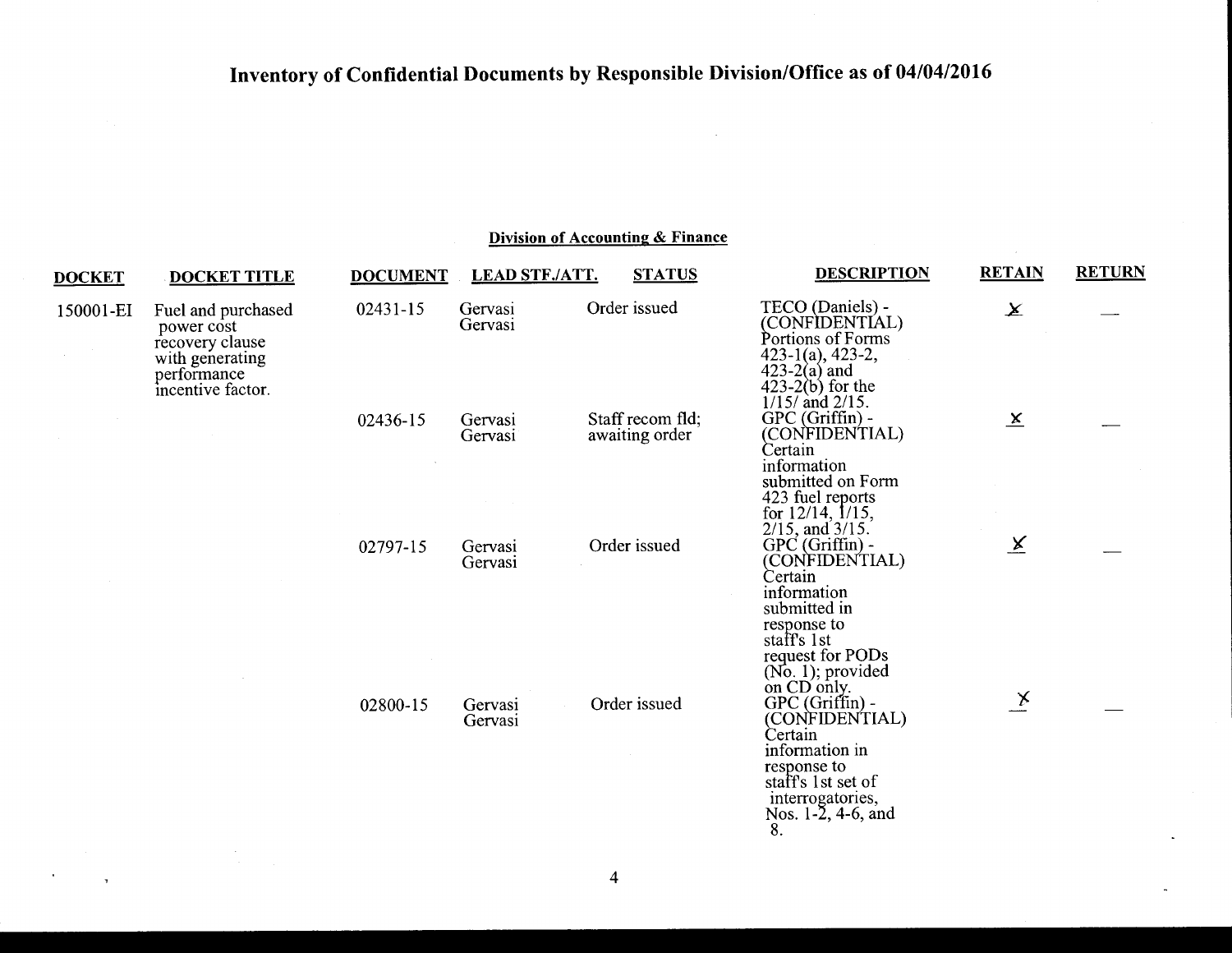### Division of Accounting & Finance DOCKET DOCKET TITLE DOCUMENT LEAD STF./ATT. STATUS DESCRIPTION RETAIN RETURN 150001-EI Fuel and purchased 02808-15 Gervasi Order issued Duke Energy<br>
power cost Cervasi Gervasi (Bernier) power cost<br>
power cost<br>
Fecovery clause<br>
With generating<br>
With generating<br>
CONFIDENTIAL)<br>
Certain<br>
Certain performance information information information information information information information in  $\frac{1}{2}$ provided in response to sta f's 1st request for (Nos. 1-15; specifically Nos.  $1, 3-4,$  and 7) and staffs 1st request for PODs  $( No. 1 )$ ; provided<br>on CD only. 02814-15 Gervasi Order issued TECO (Daniels) -<br>Gervasi Order issued TECO (Daniels) - $\underline{x}$ (CONFIDENTIAL)<br>Highlighted information in answers to staffs 1st set of interrogatories<br>(Nos. 1-2 and 4).  $0.2818-15$  Gervasi Order issued FPL (Moncada). Gervasi (CONFIDENTÍAL)<br>Information provided in response to sta f's 2nd set of (Nos.  $15-17$ ) and

Ist request for PODs $(No. 1)$ .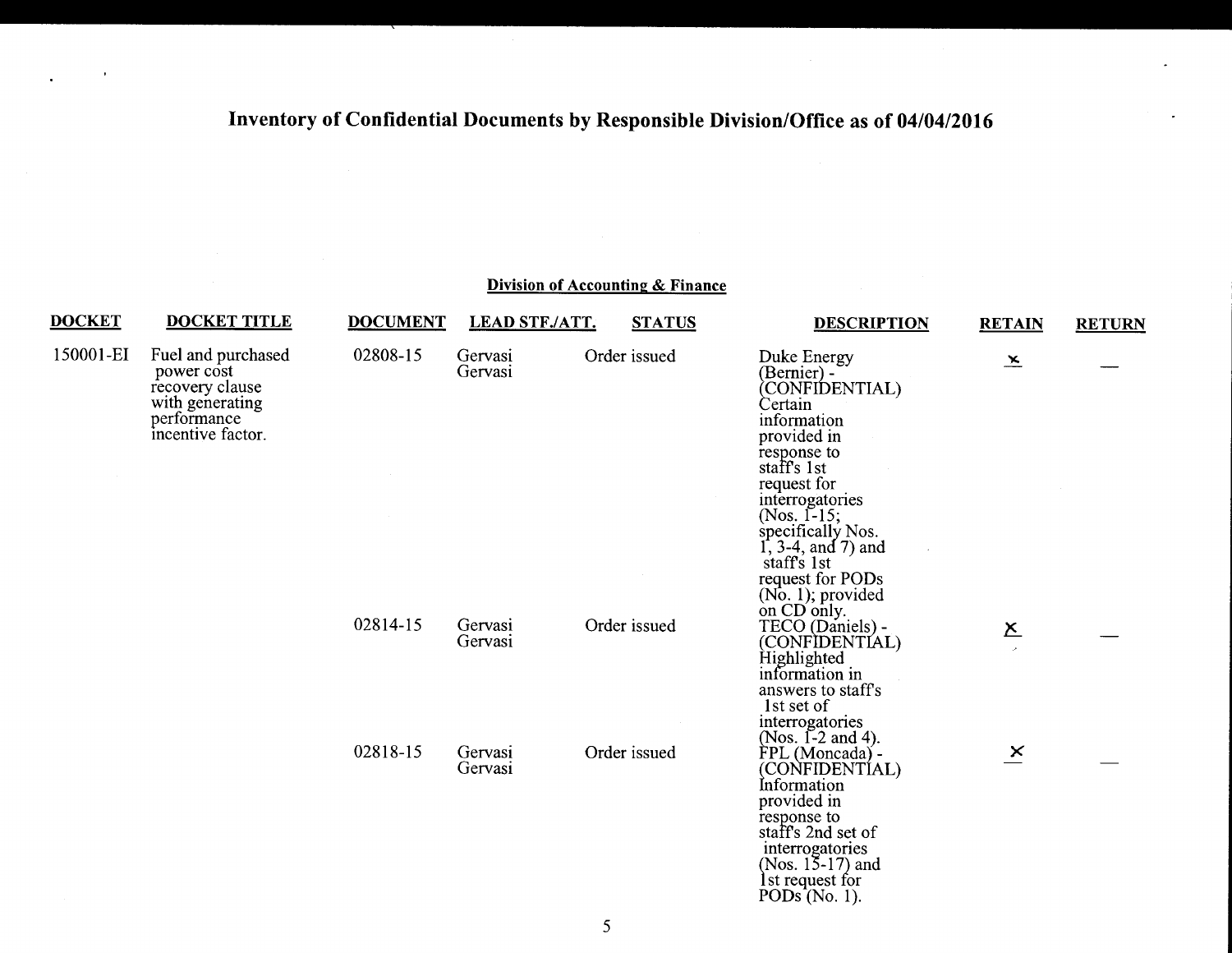$\bar{\tau}$ 

 $\mathbf{r}$ 

## **Division of Accounting & Finance**

| <b>DOCKET</b> | <b>DOCKET TITLE</b>                                                                                        | <b>DOCUMENT</b> | <b>LEAD STF./ATT.</b> | <b>STATUS</b> | <b>DESCRIPTION</b>                                                                                                                                                                                                                                           | <b>RETAIN</b>            | <b>RETURN</b> |
|---------------|------------------------------------------------------------------------------------------------------------|-----------------|-----------------------|---------------|--------------------------------------------------------------------------------------------------------------------------------------------------------------------------------------------------------------------------------------------------------------|--------------------------|---------------|
| 150001-EI     | Fuel and purchased<br>power cost<br>recovery clause<br>with generating<br>performance<br>incentive factor. | 03653-15        | Gervasi<br>Gervasi    | Order issued  | FPL (Moncada) -<br>(CONFIDENTIAL)<br>Certain<br>information<br>provided in<br>response to OPC's<br>3rd request for<br>PODs (No. 19).                                                                                                                         | $\overline{\mathbf{x}}$  |               |
|               |                                                                                                            | 04578-15        | Gervasi<br>Gervasi    | Order issued  | FPL (Moncada) -<br>(CONFIDENTIAL)<br>Certain<br>information<br>provided in<br>response to OPC's<br>8th set of<br>interrogatories<br>(Nos. 75, 77, 78,<br>and 88) and 5th<br>request for PODs                                                                 | $\underline{\mathsf{x}}$ |               |
|               |                                                                                                            | 04608-15        | Gervasi<br>Gervasi    | Order issued  | $(No. 28).$ GPC $(Griffin)$ -<br>(CONFIDENTIAL)<br>Certain documents<br>and information<br>produced in<br>response to<br>Citizens' 2nd set<br>of interrogatories<br>(Nos. $14-36$ ) and<br>1st request for<br>PODs $(Nos. 1-4)$ ;<br>provided on CD<br>only. | $\mathbf{x}$             |               |

 $\sim$ 

 $\bar{\lambda}$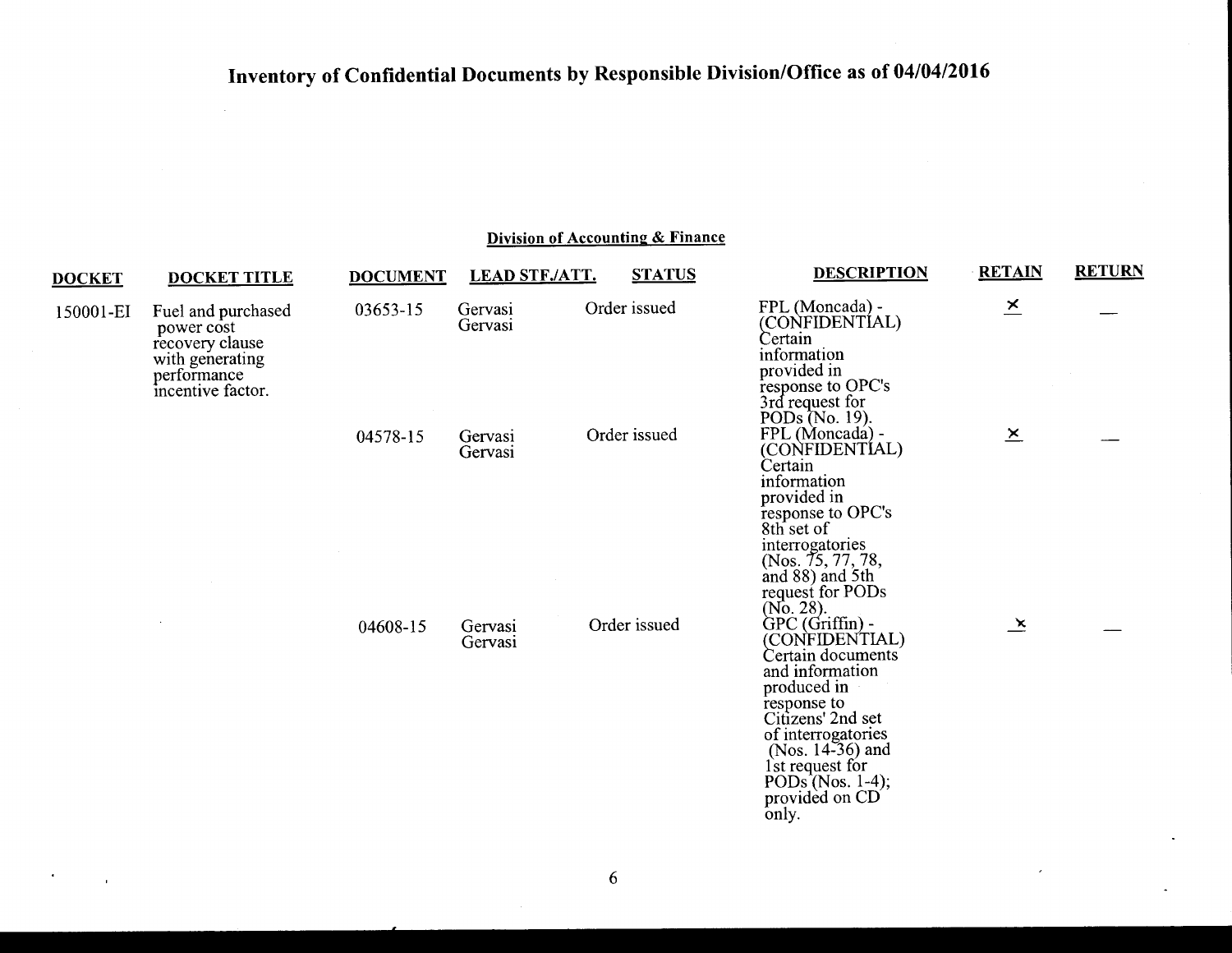| <b>DOCKET</b> | <b>DOCKET TITLE</b>                                                                                        | <b>DOCUMENT</b> | <b>LEAD STF./ATT.</b> | <b>STATUS</b> | <b>DESCRIPTION</b>                                                                                                                                                                                 | <b>RETAIN</b>           | <b>RETURN</b> |
|---------------|------------------------------------------------------------------------------------------------------------|-----------------|-----------------------|---------------|----------------------------------------------------------------------------------------------------------------------------------------------------------------------------------------------------|-------------------------|---------------|
| 150001-EI     | Fuel and purchased<br>power cost<br>recovery clause<br>with generating<br>performance<br>incentive factor. | 04614-15        | Gervasi<br>Gervasi    | Order issued  | Duke Energy<br>(Bernier) -<br>CONFIDENTIAL)<br>Information<br>included on<br>response to OPC's<br>2nd set of<br>interrogatories<br>(Nos. 14-36);<br>provided on CD<br>only.                        | $\overline{\mathsf{x}}$ |               |
|               |                                                                                                            | 04627-15        | Gervasi<br>Gervasi    | Order issued  | FPL (Moncada) -<br>(CONFIDENTÍAL)<br>Information<br>provided in<br>response to OPC's<br>9th set of<br>interrogatories<br>(Nos. $92$ and $93$ )<br>and 6th request<br>for PODs (Nos. 32<br>and 33). | $\overline{\chi}$       |               |
|               |                                                                                                            | 04631-15        | Gervasi<br>Gervasi    | Order issued  | TECO (Daniels) -<br>(CONFIDENTÍAL)<br>Answers to<br>Citizens 2nd set<br>of interrogatories<br>(No. 17, Bates)<br>stamp pages 8-9).                                                                 | $\underline{\chi}$      |               |

 $\overline{\phantom{0}}$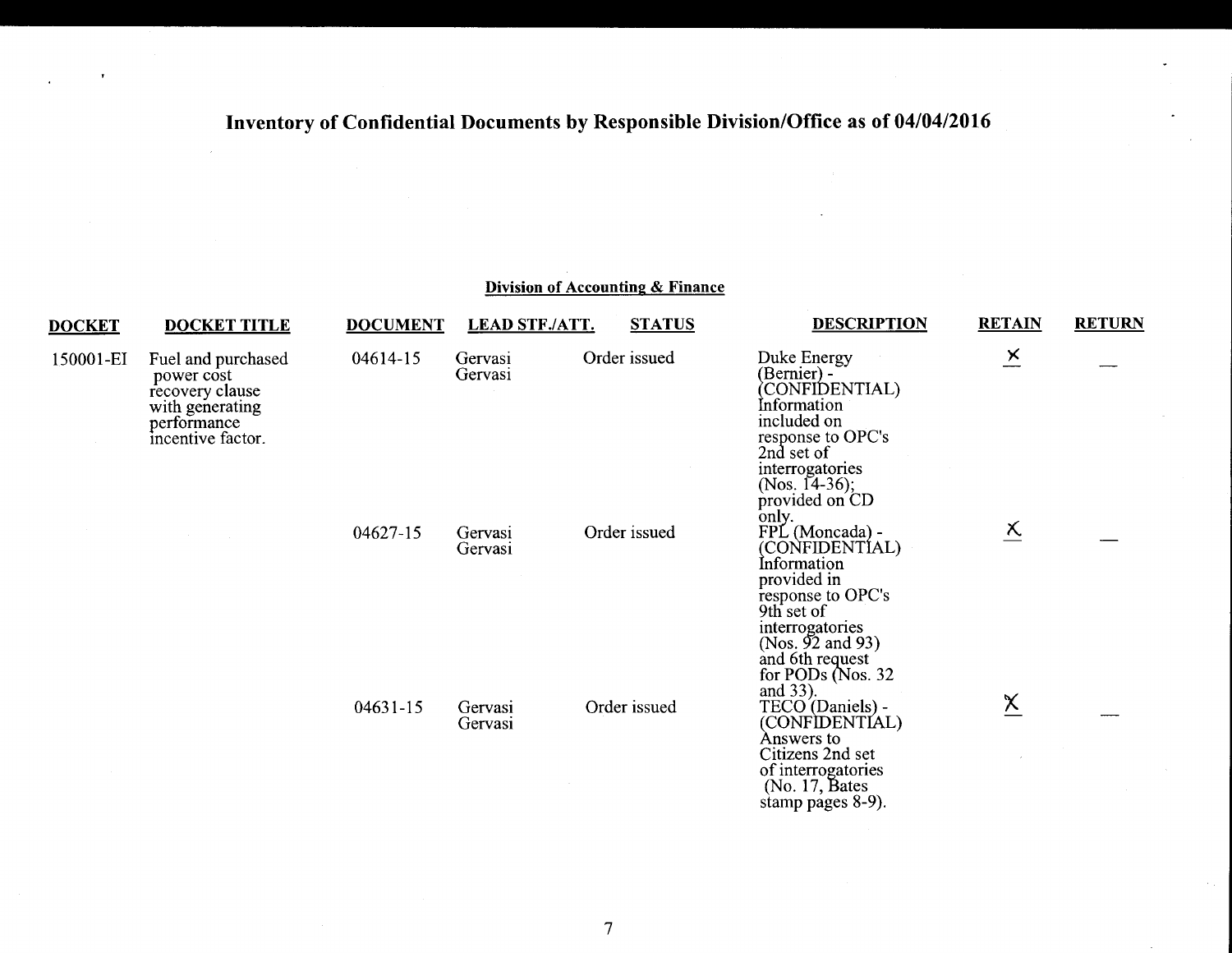### **Division of Accounting & Finance**

| <b>DOCKET</b> | <b>DOCKET TITLE</b>                                                                                        | <b>DOCUMENT</b>    | <b>LEAD STF./ATT.</b> | <b>STATUS</b>                                                                                                                                                    | <b>DESCRIPTION</b>                                                                                                                                                               | <b>RETAIN</b>       | <b>RETURN</b> |
|---------------|------------------------------------------------------------------------------------------------------------|--------------------|-----------------------|------------------------------------------------------------------------------------------------------------------------------------------------------------------|----------------------------------------------------------------------------------------------------------------------------------------------------------------------------------|---------------------|---------------|
| 150001-EI     | Fuel and purchased<br>power cost<br>recovery clause<br>with generating<br>performance<br>incentive factor. | 04633-15           | Gervasi<br>Gervasi    | Order issued                                                                                                                                                     | TECO (Daniels) -<br>(CONFIDENTIAL)<br>Answers to<br>Citizens' 1st<br>request for PODs<br>(No. 4, Bates)                                                                          | $\mathbf{\times}$   |               |
|               |                                                                                                            | 04699-15           | Gervasi<br>Gervasi    | Staff recom fld;<br>awaiting order                                                                                                                               | stamp page 14).<br>FPL (Butler) -<br>(CONFIDENTIAL)<br>Attachment A, Form<br>$423-1(a)$ , 2,                                                                                     | $\overline{\Delta}$ |               |
|               | 04777-15<br>04831-15                                                                                       | Gervasi<br>Gervasi | Order issued          | $2(a)$ , and $2(b)$ for<br>March/February<br>2015, April/March<br>$2015$ , and<br>May/April 2015.<br>Duke Energy<br>Triplett) -<br>(CONFIDENTIAL)<br>Highlighted | $\overline{\mathbf{X}}$                                                                                                                                                          |                     |               |
|               |                                                                                                            |                    | Gervasi<br>Gervasi    | Staff recom fld;<br>awaiting order                                                                                                                               | information on<br>Form 423 fuel<br>report for 4/15,<br>$5/15$ , and $6/15$ .<br>GPC (Badders) -<br>(CONFIDENTIAL)<br>Forms 423 fuel<br>reports for $4/15$ ,<br>$5/15$ and $6/15$ | $\times$            |               |

 $\mathbf{z}$ 

 $\epsilon$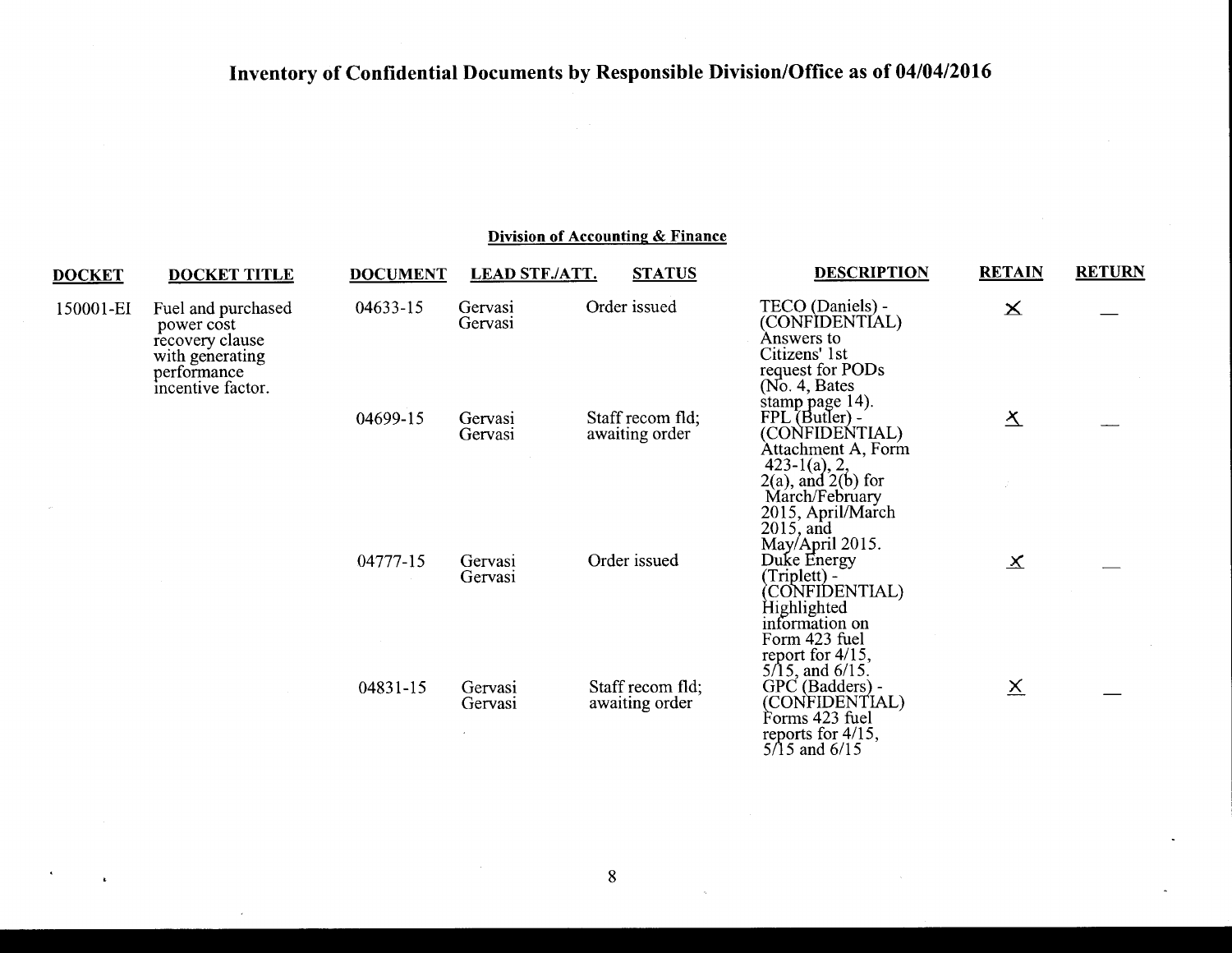|  | Division of Accounting & Finance |  |
|--|----------------------------------|--|
|  |                                  |  |

| <b>DOCKET</b> | <b>DOCKET TITLE</b>                                                                                        | <b>DOCUMENT</b>    | <b>LEAD STF./ATT.</b> | <b>STATUS</b>                                                                                          | <b>DESCRIPTION</b>                                                                                                                                                                            | <b>RETAIN</b>            | <b>RETURN</b> |
|---------------|------------------------------------------------------------------------------------------------------------|--------------------|-----------------------|--------------------------------------------------------------------------------------------------------|-----------------------------------------------------------------------------------------------------------------------------------------------------------------------------------------------|--------------------------|---------------|
| 150001-EI     | Fuel and purchased<br>power cost<br>recovery clause<br>with generating<br>performance<br>incentive factor. | 04834-15           | Gervasi<br>Gervasi    | Order issued                                                                                           | TECO (Daniels) -<br>(CONFIDENTÍAL)<br>Forms $423-1(a)$ , 2,<br>$2(a)$ , and $2(b)$<br>for $3/15$ , $4/15$ ,<br>and $5/15$ .                                                                   | $\overline{\mathsf{x}}$  |               |
|               | 04906-15                                                                                                   | Gervasi<br>Gervasi | Order issued          | GPC (Griffin) -<br>(CONFIDENTIAL)<br>Certain portions<br>of [2016] risk<br>management plan<br>for fuel | $\underline{\mathsf{X}}$                                                                                                                                                                      |                          |               |
|               |                                                                                                            | 04908-15           | Gervasi<br>Gervasi    | Order issued                                                                                           | procurement.<br>GPC (Griffin) -<br>(CONFIDENTIAL)<br>Certain<br>information<br>contained in<br>Schedule CCE-4 of<br>Exh CSB-2 to<br>direct testimony<br>of C. Shane                           | $\underline{\mathbf{x}}$ |               |
|               |                                                                                                            | 04919-15           | Gervasi<br>Gervasi    | Order issued                                                                                           | Boyett, dated<br>8/4/15.<br>Duke Energy<br>(Bernier) -<br>CONFIDENTIAL)<br>Certain<br>information<br>provided in the<br>direct testimony<br>of Jeffrey Swartz<br>and Exh <sup>No.</sup> JS-1. | $\underline{x}$          |               |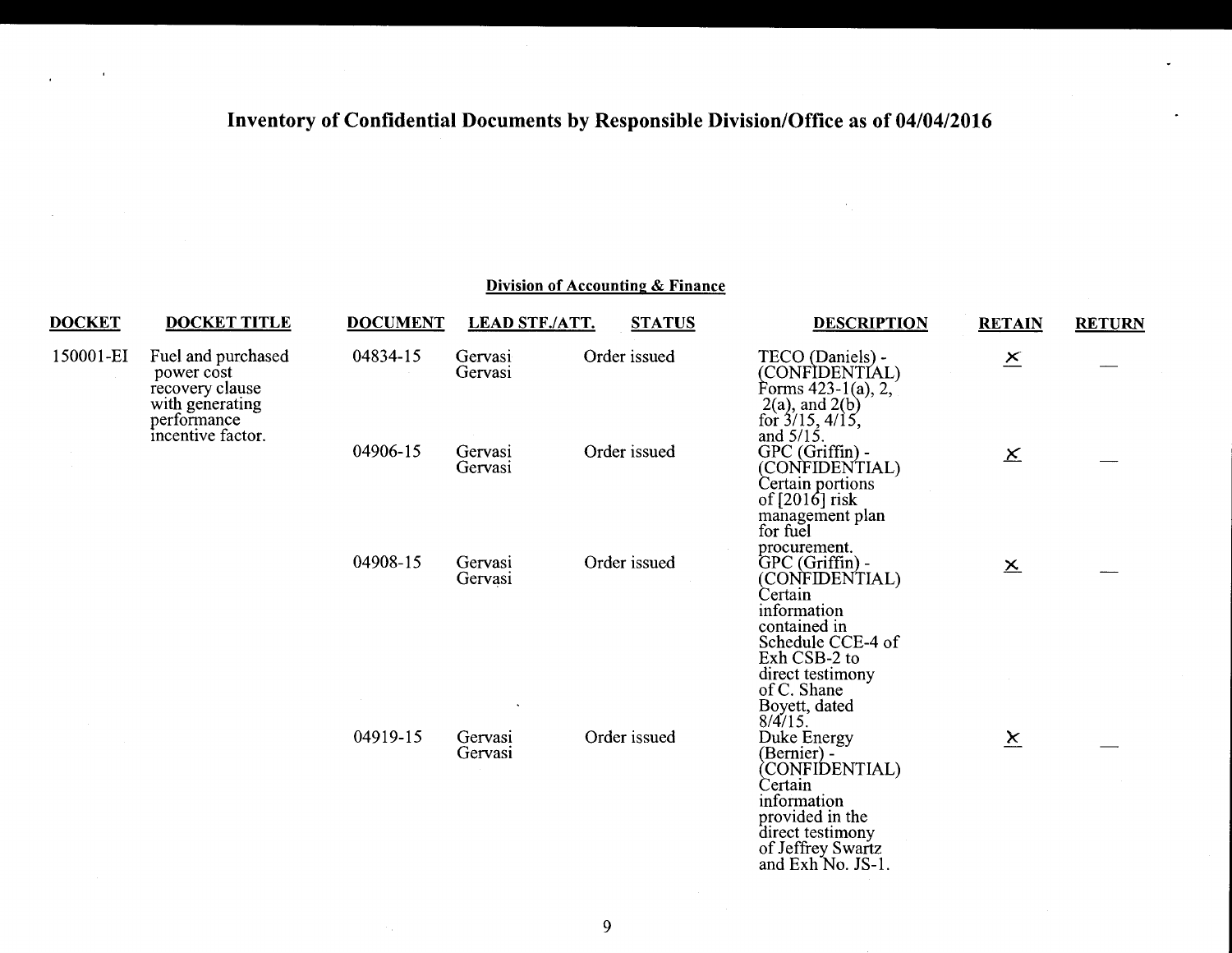| <b>DOCKET</b> | <b>DOCKET TITLE</b>                                                                                        | <b>DOCUMENT</b> | <b>LEAD STF./ATT.</b> | <b>STATUS</b> | <b>DESCRIPTION</b>                                                                                                                                                                                                                                                      | <b>RETAIN</b>           | <b>RETURN</b> |
|---------------|------------------------------------------------------------------------------------------------------------|-----------------|-----------------------|---------------|-------------------------------------------------------------------------------------------------------------------------------------------------------------------------------------------------------------------------------------------------------------------------|-------------------------|---------------|
| 150001-EI     | Fuel and purchased<br>power cost<br>recovery clause<br>with generating<br>performance<br>incentive factor. | 04923-15        | Gervasi<br>Gervasi    | Order issued  | Duke Energy<br>(Bernier) -<br>(CONFIDENTIAL)<br>Certain<br>information<br>contained in 2016<br>risk management<br>plan and<br>attachments A<br>through H;<br>provided on CD                                                                                             | 쓰                       |               |
|               |                                                                                                            | 04930-15        | Gervasi<br>Gervasi    | Order issued  | only.<br>TECO (Daniels) -<br>(CONFIDENTÍAL)<br>Portions of<br>Schedule E12<br>(Bates stamp pg)<br>41; Exh (PAR-2),<br>Document 2, pg 5<br>of 5 of direct<br>testimony of<br>Penelope A. Rusk,<br>capacity costs<br>actual/estimated<br>for the period<br>$1/15$ through | $\overline{\mathbf{v}}$ |               |
|               |                                                                                                            | 04933-15        | Gervasi<br>Gervasi    | Order issued  | $12/15$ ).<br>TECO (Daniels) -<br>(CONFIDENTIAL)<br>Highlighted<br>information on<br>Bates stamp pg 10<br>of $2016$ risk<br>management plan,<br>Exh No. JBC-2.                                                                                                          | $\overline{\chi}$       |               |

 $\hat{\mathbf{z}}$ 

 $\bullet$ 

 $\mathbf{v}$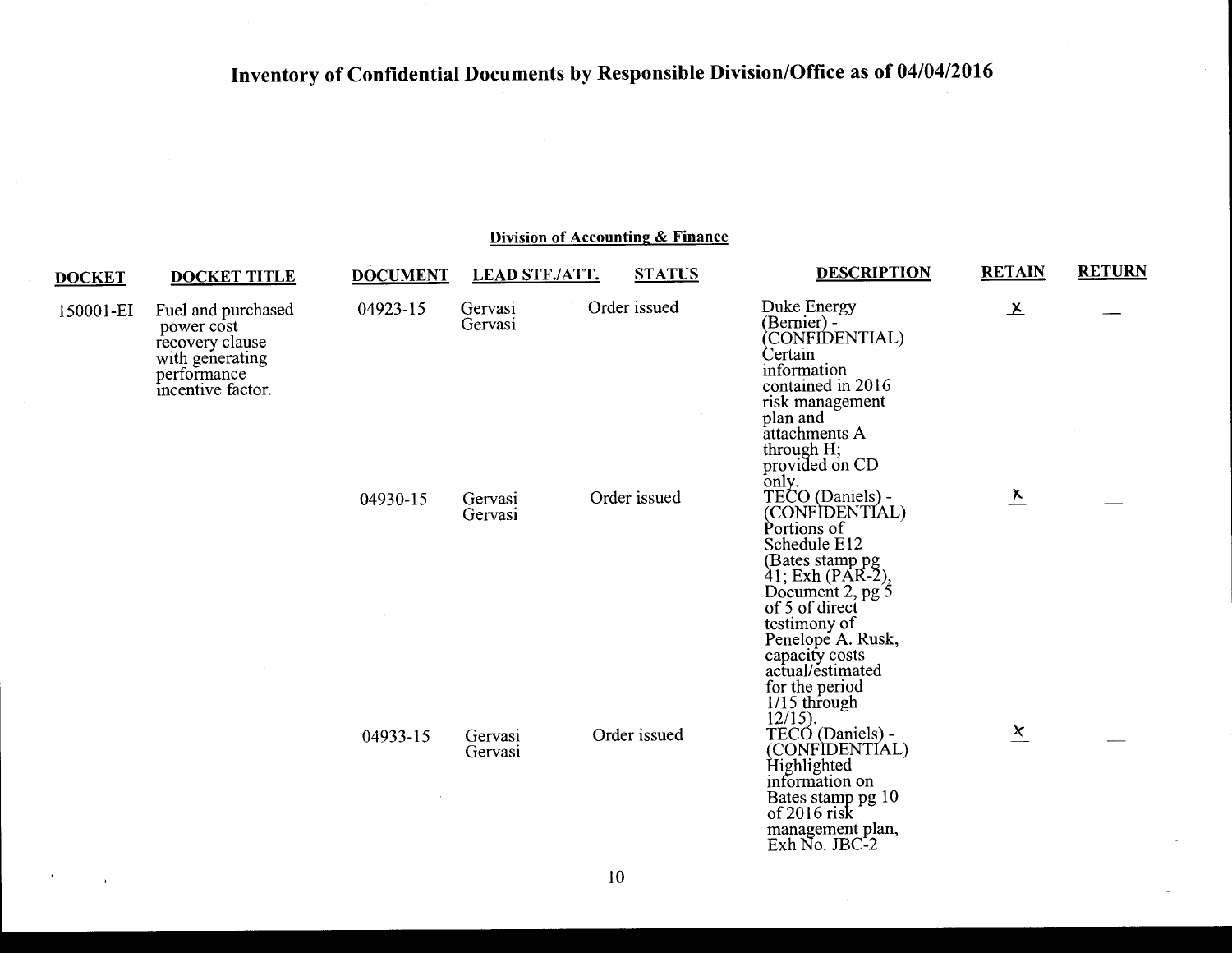| <b>DOCKET</b>                                                                                                           | <b>DOCKET TITLE</b> | <b>DOCUMENT</b>                | <b>LEAD STF./ATT.</b> | <b>STATUS</b>                                                                 | <b>DESCRIPTION</b>                                                                                                                                                                     | <b>RETAIN</b>     | <b>RETURN</b> |
|-------------------------------------------------------------------------------------------------------------------------|---------------------|--------------------------------|-----------------------|-------------------------------------------------------------------------------|----------------------------------------------------------------------------------------------------------------------------------------------------------------------------------------|-------------------|---------------|
| 150001-EI<br>Fuel and purchased<br>power cost<br>recovery clause<br>with generating<br>performance<br>incentive factor. |                     | 04939-15<br>Gervasi<br>Gervasi | Order issued          | FPL (Moncada) -<br>(CONFIDENTÍAL)<br>Certain<br>information in<br>$2016$ risk | $\underline{\mathbf{x}}$                                                                                                                                                               |                   |               |
|                                                                                                                         |                     |                                |                       |                                                                               | management plan<br>("hedging plan"),<br>which is Appendix<br>III (Exh GJY-3) to<br>the $2015$<br>actual/estimated                                                                      |                   |               |
|                                                                                                                         |                     | 05102-15                       | Gervasi<br>Gervasi    | Order issued                                                                  | true-up petition.<br>GPC (Griffin) -<br>(CONFIDENTIAL)<br>Portions of<br>hedging<br>information report<br>for $1/15$ through                                                           | $\times$          |               |
|                                                                                                                         |                     | 05105-15                       | Gervasi<br>Gervasi    | Order issued                                                                  | 7/15.<br>TECO (Daniels) -<br>(CONFIDENTÍAL)<br>Hedging activity<br>report (Exh.<br>$($ JBC-3 $)$ , pg 1 of<br>, bates stamp pg<br>$3)$ of direct<br>testimony of J.<br>Brent Caldwell. | $\overline{\chi}$ |               |

 $-4$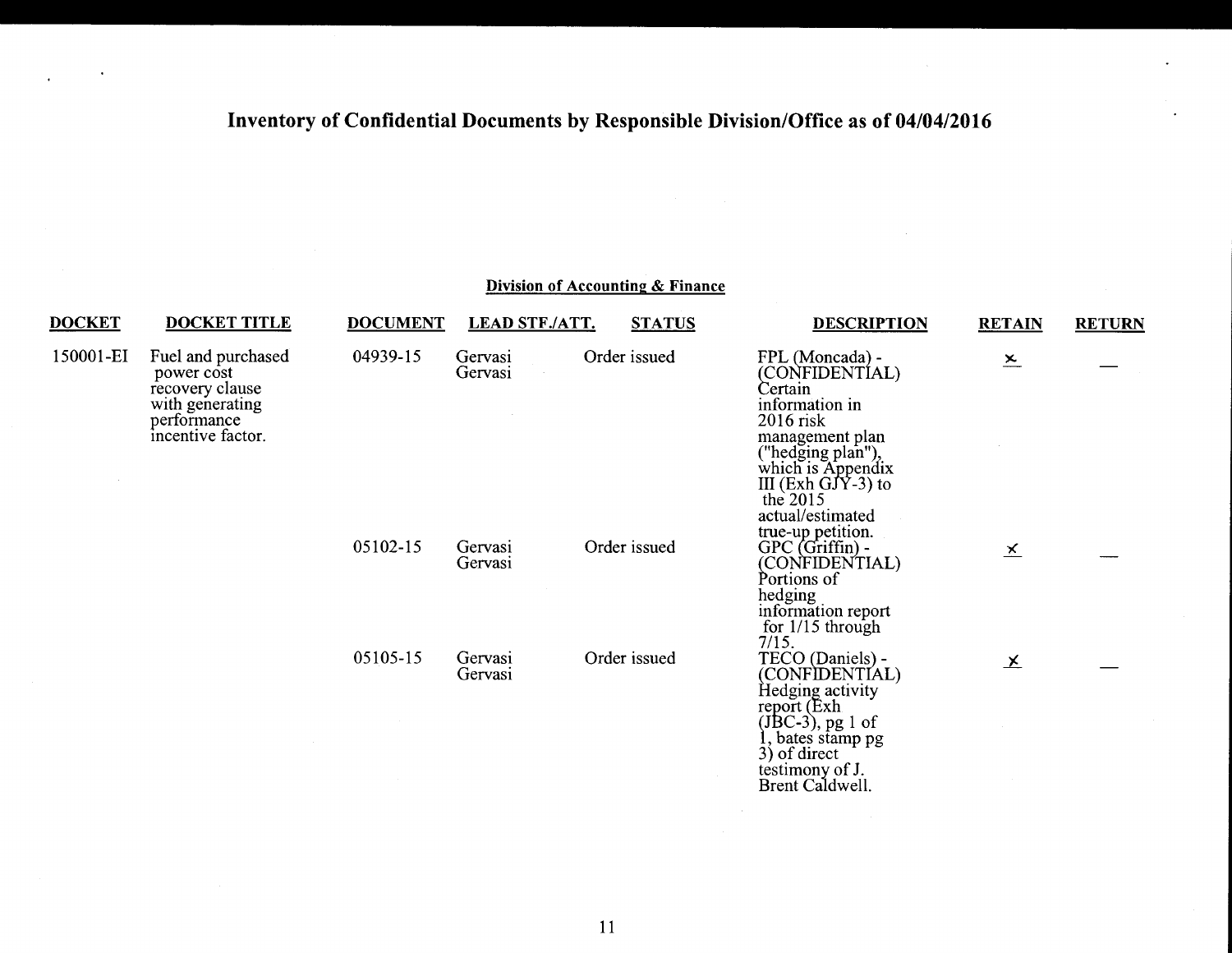$\sim 100$ 

### **Division of Accounting & Finance**

| <b>DOCKET</b> | <b>DOCKET TITLE</b>                                                                                        | <b>DOCUMENT</b> | <b>LEAD STF./ATT.</b> | <b>STATUS</b> | <b>DESCRIPTION</b>                                                                                                                                                                 | <b>RETAIN</b>            | <b>RETURN</b> |
|---------------|------------------------------------------------------------------------------------------------------------|-----------------|-----------------------|---------------|------------------------------------------------------------------------------------------------------------------------------------------------------------------------------------|--------------------------|---------------|
| 150001-EI     | Fuel and purchased<br>power cost<br>recovery clause<br>with generating<br>performance<br>incentive factor. | 05114-15        | Gervasi<br>Gervasi    | Order issued  | Duke Energy<br>(Triplett) -<br>(CONFIDENTIAL)<br>Supplemental<br>hedging activity<br>report for $1/15$                                                                             | $\geq$                   |               |
|               |                                                                                                            | 05119-15        | Gervasi<br>Gervasi    | Order issued  | through $7/15$ .<br>FPL (Moncada) -<br>(CONFIDENTIAL)<br>Certain<br>information<br>contained in the<br>fuel hedging<br>activity report<br>$(Exh$ $GJY-4)$ .                        | $\underline{\mathsf{x}}$ |               |
|               |                                                                                                            | 05455-15        | Gervasi<br>Gervasi    | Order issued  | Duke Energy<br>(Bernier) -<br>(CONFIDENTIAL) Exh<br>A [of certain]<br>information<br>provided on pages<br>$3, 4,$ and 5 of the<br>testimony of<br>Joseph<br>McCallister].          | $\times$                 |               |
|               |                                                                                                            | 05457-15        | Gervasi<br>Gervasi    | Order issued  | Duke Energy<br>(Bernier) -<br>(CONFIDENTIAL) Exh<br>A [of certain]<br>information<br>contained in Exh<br>CAM-3, part 3,<br>calculation of<br>projected capacity<br>costs, Schedule | ⊻                        |               |

 $\mathcal{A}$ 

 $\sim$  100  $\pm$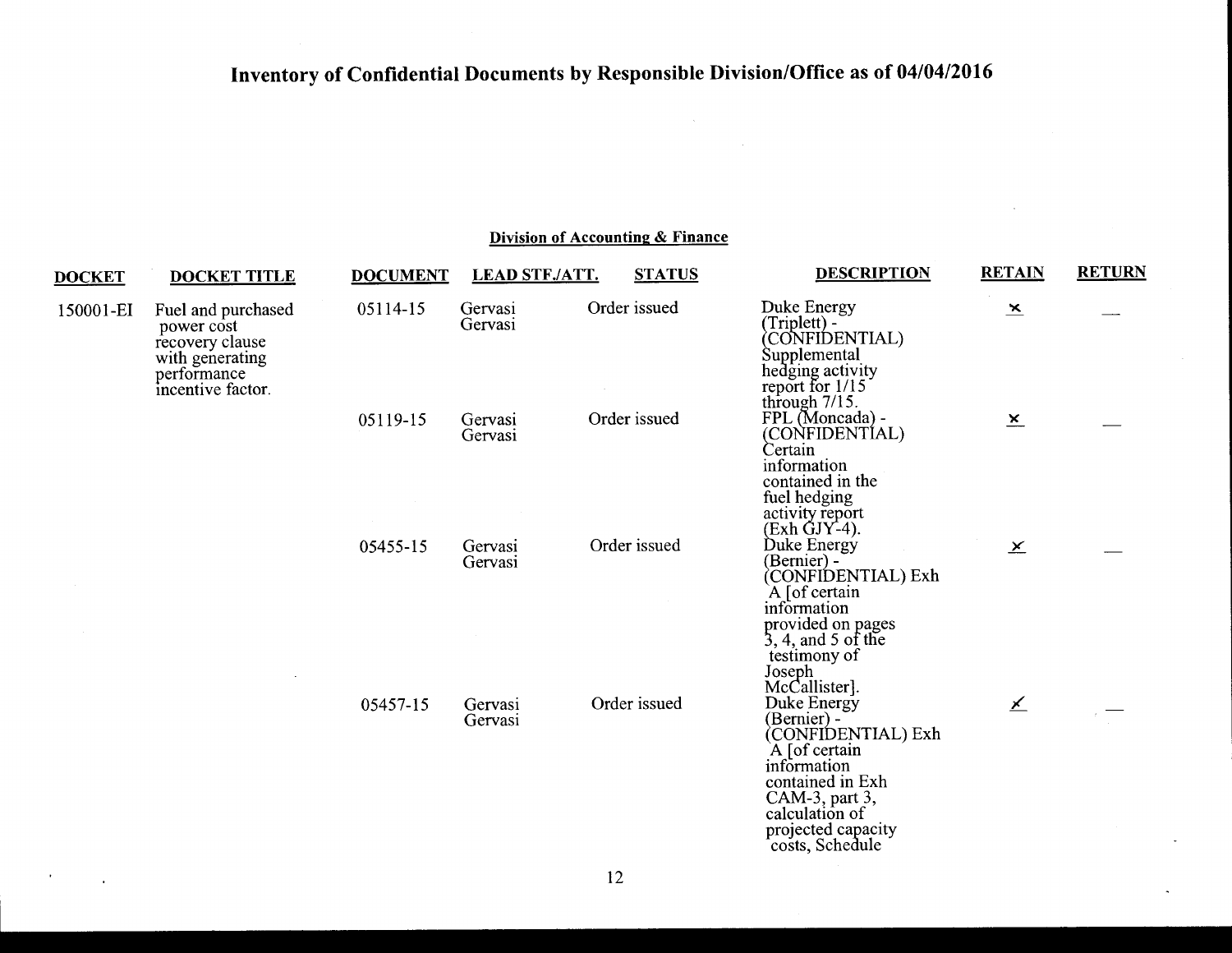$\mathbf{v}_i$ 

|               | <b>Division of Accounting &amp; Finance</b> |                 |                       |               |                                                                                                                                                                                                                                                                           |                                    |               |  |  |
|---------------|---------------------------------------------|-----------------|-----------------------|---------------|---------------------------------------------------------------------------------------------------------------------------------------------------------------------------------------------------------------------------------------------------------------------------|------------------------------------|---------------|--|--|
| <b>DOCKET</b> | <b>DOCKET TITLE</b>                         | <b>DOCUMENT</b> | <b>LEAD STF./ATT.</b> | <b>STATUS</b> | <b>DESCRIPTION</b>                                                                                                                                                                                                                                                        | <b>RETAIN</b>                      | <b>RETURN</b> |  |  |
|               |                                             | 05462-15        | Gervasi<br>Gervasi    | Order issued  | $E-12A$ ,<br>specifically page<br>1 of 2 to direct<br>testimony of<br>Christopher a<br>Menendez].<br>GPC (Badders) -<br>(CONFIDENTIAL)<br>Certain<br>information<br>contained in<br>Schedule CCE-4 of<br>Exh CSB-3 to<br>direct testimony<br>of C. Shane<br>Boyett, dated | $\mathbf{x}$                       |               |  |  |
|               |                                             | 05472-15        | Gervasi<br>Gervasi    | Order issued  | 9/1/15.<br>FPL (Moncada) -<br>(CONFIDENTIAL)<br>Certain<br>information<br>capacity payments<br>to.<br>non-cogenerators<br>identified in<br>Schedule E12<br>Appendix V to<br>prepared testimony<br>of Terry J.<br>Keith.                                                   | $\underline{\mathsf{x}}$<br>$\sim$ |               |  |  |

 $, \, \bullet$ ,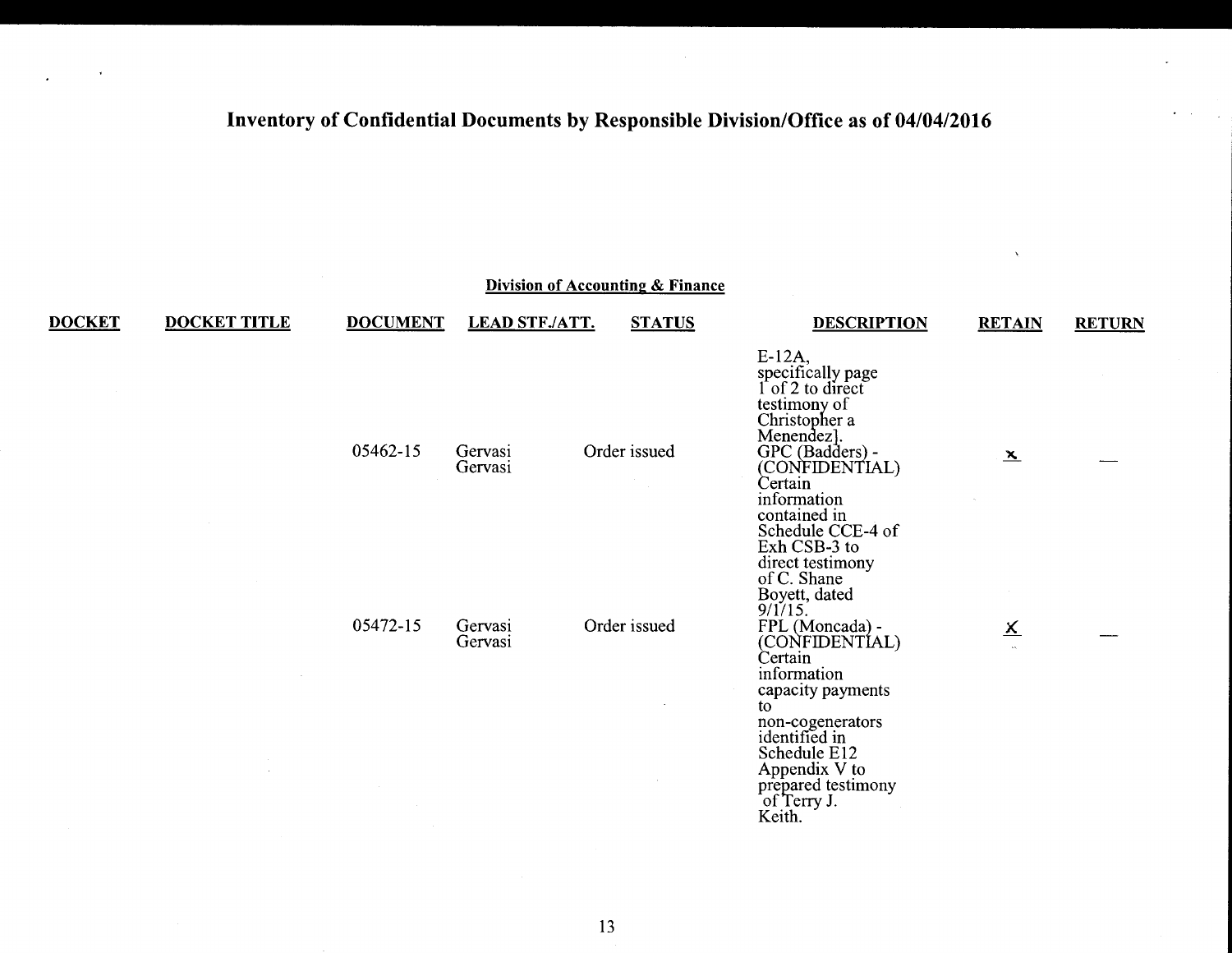$\alpha$  .

### Division of Accounting & Finance

| <b>DOCKET</b> | <b>DOCKET TITLE</b>                                                                                        | <b>DOCUMENT</b> | <b>LEAD STF./ATT.</b> | <b>STATUS</b> | <b>DESCRIPTION</b>                                                                                                                                                 | <b>RETAIN</b>           | <b>RETURN</b> |
|---------------|------------------------------------------------------------------------------------------------------------|-----------------|-----------------------|---------------|--------------------------------------------------------------------------------------------------------------------------------------------------------------------|-------------------------|---------------|
| 150001-EI     | Fuel and purchased<br>power cost<br>recovery clause<br>with generating<br>performance<br>incentive factor. | 05474-15        | Gervasi<br>Gervasi    | Order issued  | TECO (Beasley) -<br>(CONFIDENTIAL)<br>Schedule E12<br>(Bates stamp page<br>l 8; document No.<br>1, page 4 of 4 to<br>direct testimony<br>of Penelope A.<br>Rusk).  | $\overline{\mathbf{x}}$ |               |
|               |                                                                                                            | 05477-15        | Gervasi<br>Gervasi    | Order issued  | TECO (Beasley) -<br>(CONFIDENTIAL)<br>Highlighted<br>portions of pages<br>$9, 10,$ and $14,$<br>contained in<br>direct testimony<br>of J. Brent<br>Caldwell.       | $\mathbf{x}$            |               |
|               |                                                                                                            | 05480-15        | Gervasi<br>Gervasi    | Order issued  | FPUC (Keating) -<br>(CONFIDENTIAL)<br>Information<br>contained in Exh<br>CDY-3 to direct<br>testimony of<br>Curtis D. Young.                                       | $\frac{\chi}{\chi}$     |               |
|               |                                                                                                            | 05696-15        | Gervasi<br>Gervasi    | Order issued  | Duke Energy<br>(Bernier) -<br>(CONFIDENTIAL)<br>Certain<br>information in<br>response to<br>staff's 6th set of<br>interrogatories<br>(Nos. 21-36);<br>specifically | $\overline{\mathbf{x}}$ |               |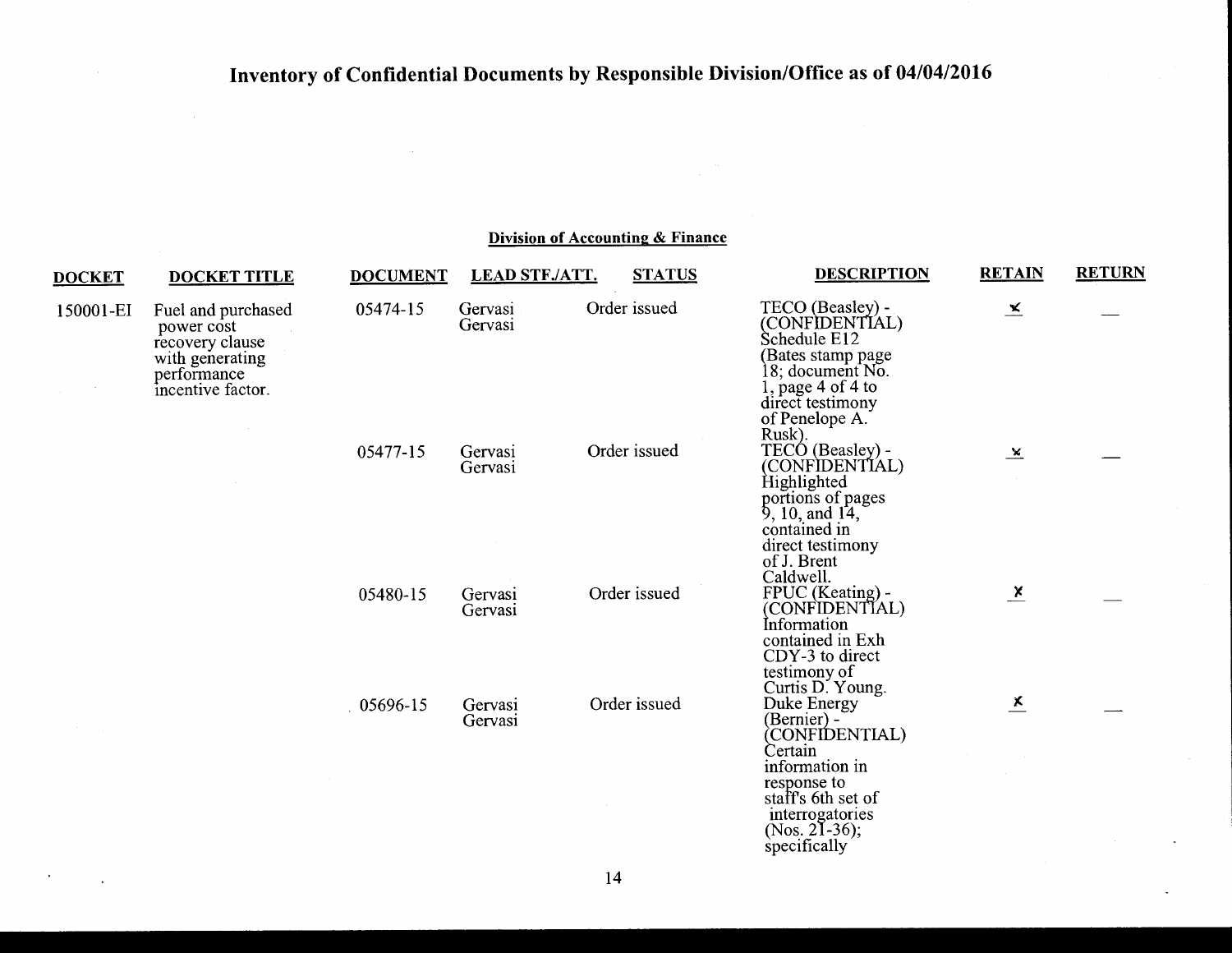|               |                     |                 |                       | <b>Division of Accounting &amp; Finance</b> |                                                                                                                                                           |                          |               |
|---------------|---------------------|-----------------|-----------------------|---------------------------------------------|-----------------------------------------------------------------------------------------------------------------------------------------------------------|--------------------------|---------------|
| <b>DOCKET</b> | <b>DOCKET TITLE</b> | <b>DOCUMENT</b> | <b>LEAD STF./ATT.</b> | <b>STATUS</b>                               | <b>DESCRIPTION</b>                                                                                                                                        | <b>RETAIN</b>            | <b>RETURN</b> |
|               |                     |                 |                       |                                             | question Nos. 21,<br>22, 24, and 27.<br>[See DN 06367-15]<br>for corrected<br>portion of Exh A,                                                           |                          |               |
|               |                     | 05701-15        | Gervasi<br>Gervasi    | Order issued                                | specifically<br>question 27.]<br>TECO (Beasley) -<br>(CONFIDENTIAL)<br>Answers to staff's<br>4th set of<br>interrogatories                                | $\underline{\mathsf{x}}$ |               |
|               |                     | 05703-15        | Gervasi<br>Gervasi    | Order issued                                | (Nos. $16, 18, and$ )<br>$\frac{19}{9}$ .<br>GPC (Griffin) -<br>(CONFIDENTIAL)<br>Certain<br>information in                                               | $\underline{x}$          |               |
|               |                     |                 |                       |                                             | response to<br>staff's 5th set of<br>interrogatories<br>(Nos. $18-31$ );<br>specifically Nos.<br>18 and 20. [x-ref.<br>DN 05987-15]                       |                          |               |
|               |                     | 05723-15        | Gervasi<br>Gervasi    | Order issued                                | FPL (Moncada) -<br>(CONFIDENTÍAL)<br>Certain<br>information<br>provided in<br>response to<br>staff's 7th set of<br>interrogatories<br>(Nos. $47$ and 54). | $\underline{\mathsf{x}}$ |               |

 $\sim$ 

 $\ddot{\phantom{a}}$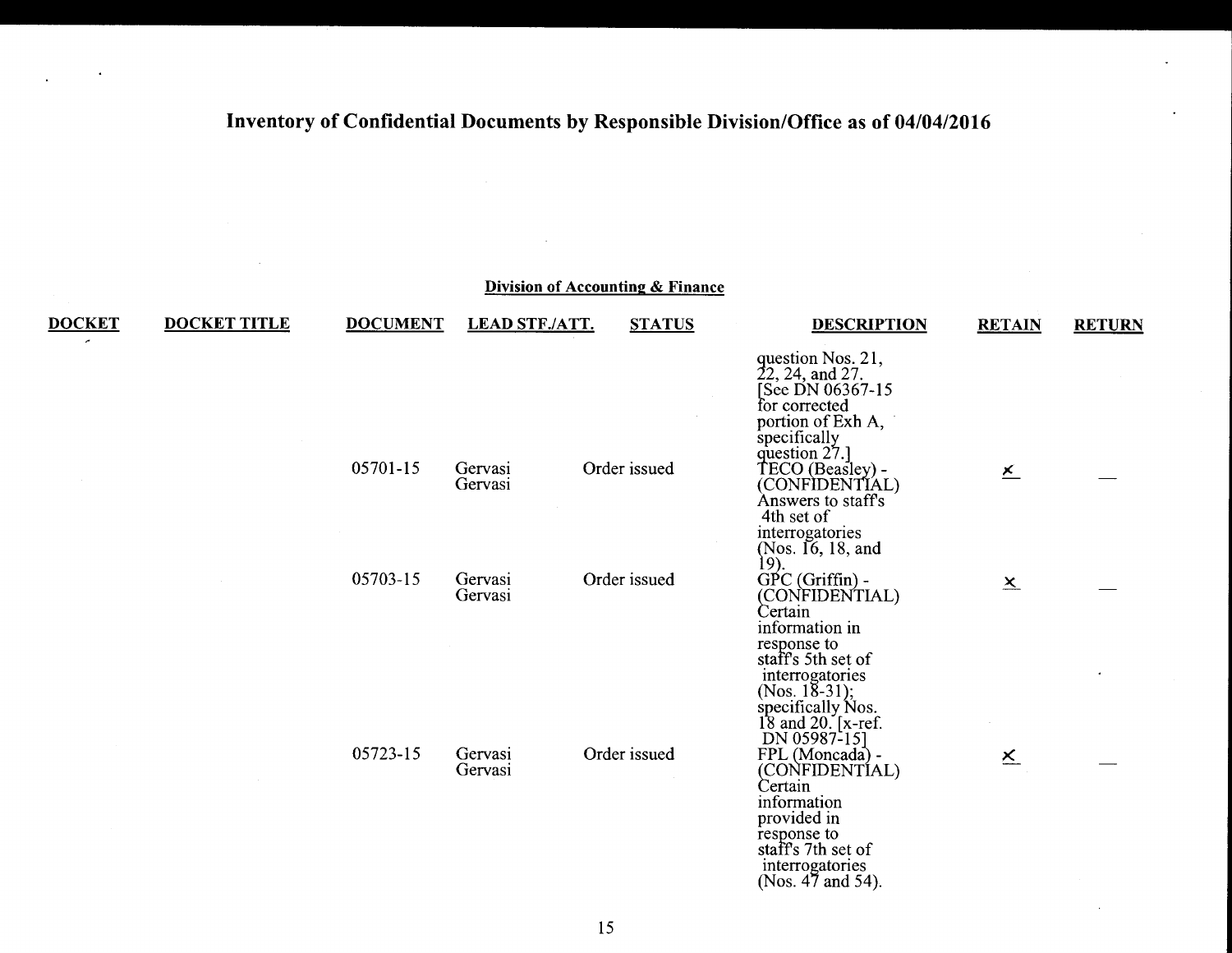| <b>DOCKET</b>                                                                                     | <b>DOCKET TITLE</b> | <b>DOCUMENT</b> | <b>LEAD STF./ATT.</b> | <b>STATUS</b>                      | <b>DESCRIPTION</b>                                                                                                                                                                             | <b>RETAIN</b>     | <b>RETURN</b> |
|---------------------------------------------------------------------------------------------------|---------------------|-----------------|-----------------------|------------------------------------|------------------------------------------------------------------------------------------------------------------------------------------------------------------------------------------------|-------------------|---------------|
| 150001-EI<br>power cost<br>recovery clause<br>with generating<br>performance<br>incentive factor. | Fuel and purchased  | 05783-15        | Gervasi<br>Gervasi    | Order issued                       | FPL (Butler) -<br>(CONFIDENTIAL)<br>Information<br>provided in<br>response to OPC's<br>8th request for<br>PODs (No. 41).                                                                       | $\mathbf{x}$      |               |
|                                                                                                   |                     | 05918-15        | Gervasi<br>Gervasi    | Order issued                       | TECO (Beasley) -<br>(CONFIDENTIAL)<br>Answer to<br>Citizens' 5th set<br>of interrogatories<br>(No. 58), Bates                                                                                  | $\overline{\chi}$ |               |
|                                                                                                   |                     | 05921-15        | Gervasi<br>Gervasi    | Staff recom fld;<br>awaiting order | stamp page 1.<br>FPL (Moncada) -<br>(CONFIDENTIAL)<br>Certain<br>information<br>contained in<br>Schedule E12 of<br>Appendix V to<br>supplemental<br>testimony of<br>witness Terry J.<br>Keith. | $\mathbf x$       |               |
|                                                                                                   |                     | 05947-15        | Gervasi<br>Gervasi    | Order issued                       | FPL (Moncada) -<br>(CONFIDENTIAL)<br>Information<br>provided in<br>response to OPC's<br>13th set of<br>interrogatories<br>(Nos. $135$ and<br>148).                                             | $\mathbf{x}$      |               |

 $\sim$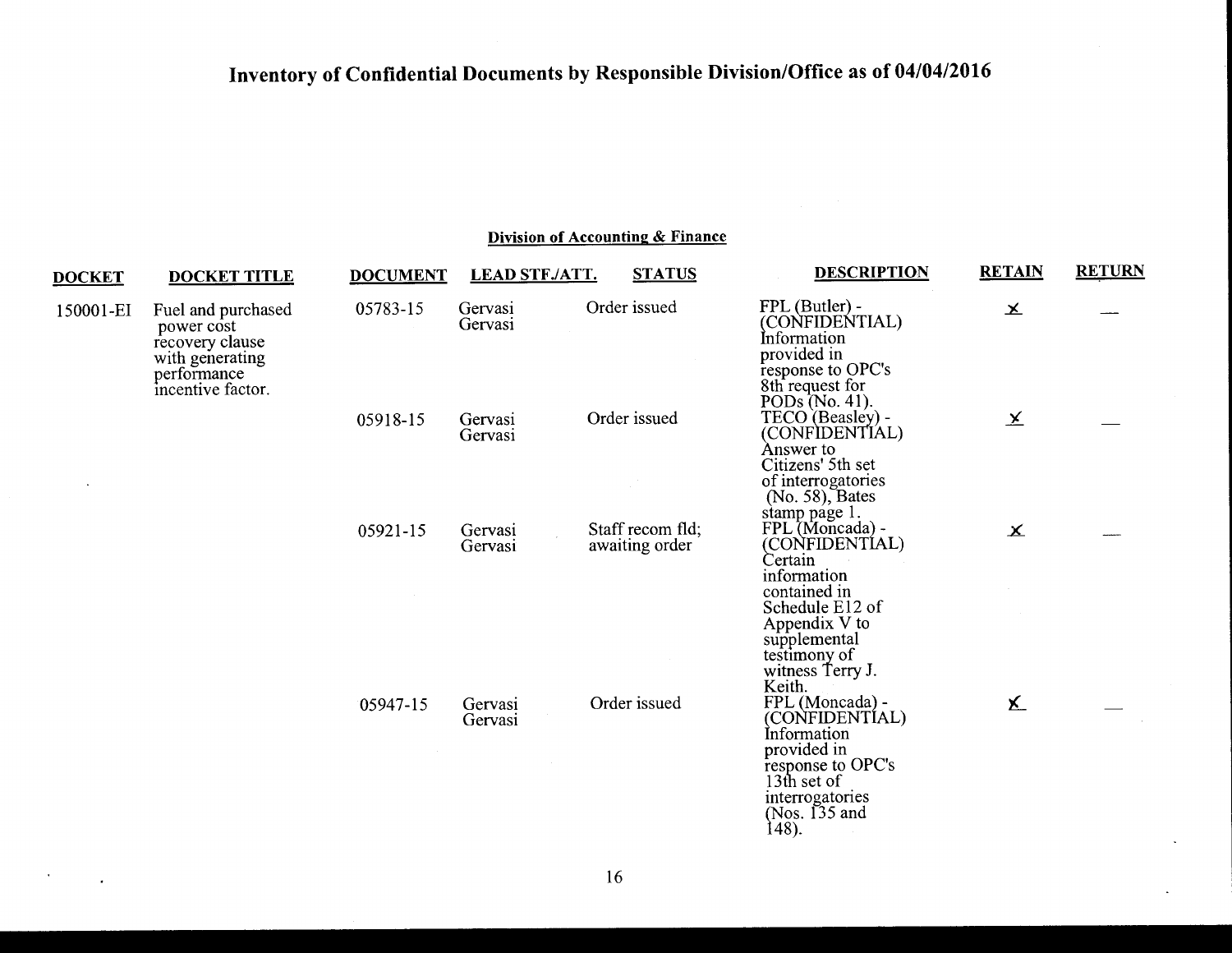#### **Division of Accounting & Finance DOCKET DOCKET TITLE DOCUMENT LEAD STF./ATT. STATUS DESCRIPTION RETAIN RETURN** 150001-EI Fuel and purchased 05987-15 Gervasi Order issued GPC (Griffin) -<br>
gower cost Gervasi Gervasi (CONFIDENTL <sup>~</sup> (CONFIDENTIAL)<br>Certain recovery clause executive covers clause that the cover clause executive covers of the cover of the cover of the cover of the cover of the cover of the cover of the cover of the cover of the cover of the cover of the cover with generating<br>performance submitted in incentive factor. response to<br>staff's 5th set of interrogatories  $(Nos. 18-31);$ specifically Nos. 18 and 20. [x-ref. DN 05703-15l 06011-15 Gervasi Order issued FPL (Moncada) -<br>Gervasi Order issued FPL (Moncada) -FPL (Moncada) - <br>(CONFIDENTIAL) 1<br>Information provided in response to staff's 8th set of (Nos.  $65, 74,$  and  $76$ ) and  $2nd$ request for PODs<br> $(No. 2)$ .  $^{(No. 2).}$  Gervasi Order issued PUC (Keating) - ∡ Gervasi film in the CONFIDENTIAL (CONFIDENTIAL) provided in response to staff's 2nd set of interrogatories.

,,..,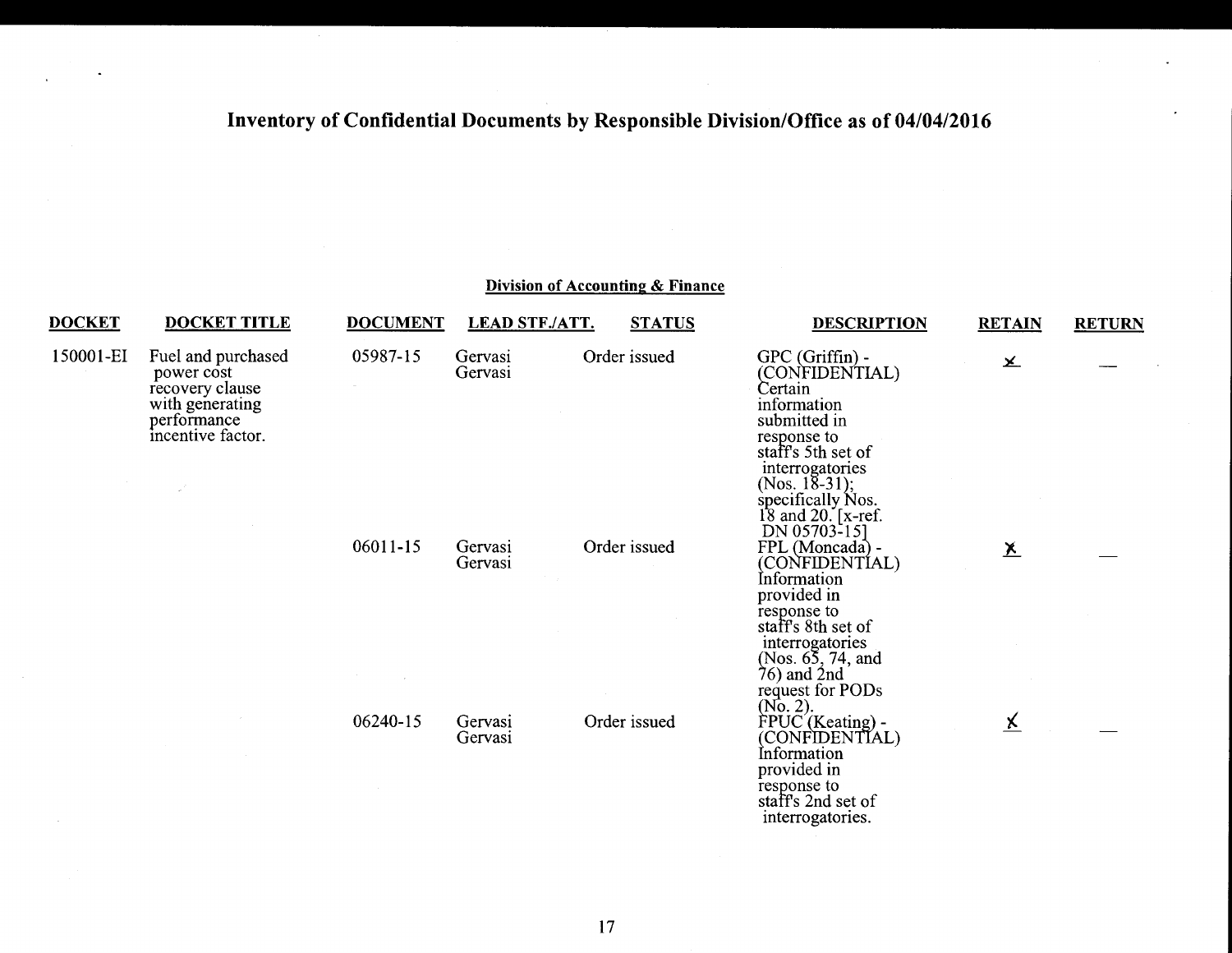#### Division of Accounting & Finance

| <b>DOCKET</b> | <b>DOCKET TITLE</b>                                                                                        | <b>DOCUMENT</b> | <b>LEAD STF./ATT.</b> | <b>STATUS</b>                      | <b>DESCRIPTION</b>                                                                                                                                                                                                                                                                                                | <b>RETAIN</b>           | <b>RETURN</b> |
|---------------|------------------------------------------------------------------------------------------------------------|-----------------|-----------------------|------------------------------------|-------------------------------------------------------------------------------------------------------------------------------------------------------------------------------------------------------------------------------------------------------------------------------------------------------------------|-------------------------|---------------|
| 150001-EI     | Fuel and purchased<br>power cost<br>recovery clause<br>with generating<br>performance<br>incentive factor. | 06273-15        | Gervasi<br>Gervasi    | Order issued                       | FPL (Moncada) -<br>(CONFIDENTIAL)<br>Information<br>provided in<br>response to<br>staff's 11th set<br>of interrogatories<br>(No. 82).                                                                                                                                                                             | $\overline{\mathbf{x}}$ |               |
|               |                                                                                                            | 06330-15        | Gervasi<br>Gervasi    | Staff recom fld;<br>awaiting order | Duke Energy<br>(Bernier) -<br>CONFIDENTIAL)<br>Response to<br>staff's 7th set of<br>interrogatories<br>(No. 37). [See DN<br>06604-15 for<br>corrected portion<br>of $Exh A$                                                                                                                                       | $\overline{\mathbf{x}}$ |               |
|               |                                                                                                            | 06367-15        | Gervasi<br>Gervasi    | Order issued                       | Duke Energy<br>(Bernier) -<br>(CONFIDENTIAL)<br>Corrected portion<br>of Exh A to<br>corrected response<br>to staff's 6th<br>set of<br>interrogatories<br>(Nos. $21-36$ ),<br>specifically<br>question 27. [See<br>$DN$ 05696-15 for<br>initial Exh A<br>specifically<br>question Nos. 21,<br>$22, 24$ and $27.$ ] | 조                       |               |

 $\ddot{\phantom{a}}$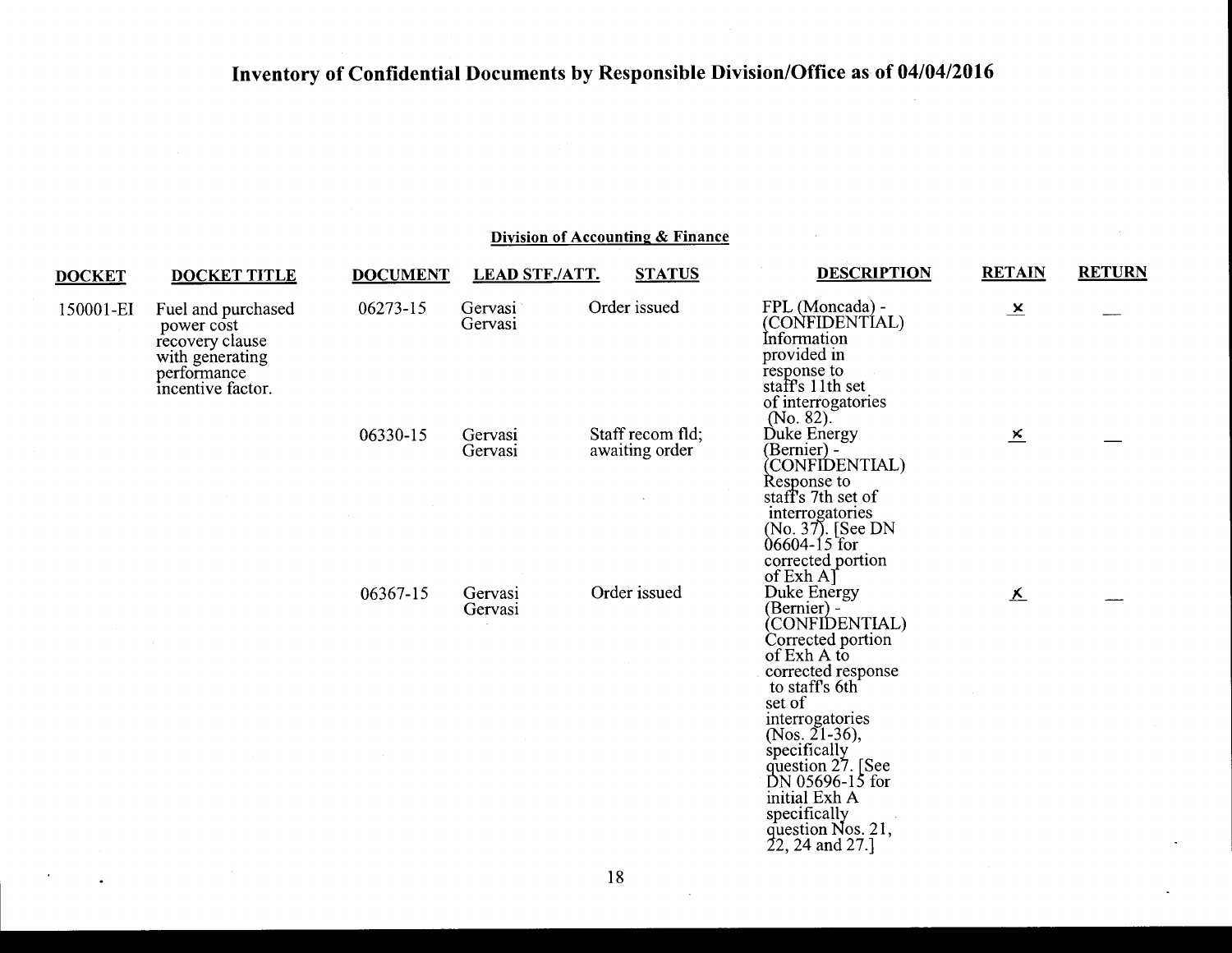| <b>DOCKET</b> | <b>DOCKET TITLE</b>                                                                                        | <b>DOCUMENT</b> | <b>LEAD STF./ATT.</b> | <b>STATUS</b>                      | <b>DESCRIPTION</b>                                                                                                                                                                                                             | <b>RETAIN</b>           | <b>RETURN</b> |
|---------------|------------------------------------------------------------------------------------------------------------|-----------------|-----------------------|------------------------------------|--------------------------------------------------------------------------------------------------------------------------------------------------------------------------------------------------------------------------------|-------------------------|---------------|
| 150001-EI     | Fuel and purchased<br>power cost<br>recovery clause<br>with generating<br>performance<br>incentive factor. | 06410-15        | Gervasi<br>Gervasi    | Order issued                       | TECO (Beasley) -<br>(CONFIDENTIAL)<br>Highlighted<br>information<br>contained in<br>answers to staff's<br>2nd request for<br>PODs $(N_0, 2)$<br>(Bates stamp pages<br>12-75 and<br>$90-111$ ).                                 | $\overline{\mathbf{x}}$ |               |
|               |                                                                                                            | 06604-15        | Gervasi<br>Gervasi    | Staff recom fld;<br>awaiting order | Duke Energy<br>(Bernier) -<br>CONFIDENTIAL)<br>Corrected portion<br>of Exh A to DN<br>06323-15. [See DN<br>06330-15 for<br>initial response<br>to staff's 7th set<br>$\overline{\text{of}}$<br>interrogatories<br>$(No. 37)$ ] | $\mathbf{x}$            |               |
|               |                                                                                                            | 06661-15        | Gervasi<br>Gervasi    | Order issued                       | FPL (Butler) -<br>(CONFIDENTIAL)<br>Information<br>provided in<br>response to<br>staff's 14th set<br>of interrogatories<br>$(No. 90)$ .                                                                                        | $\overline{\mathsf{X}}$ |               |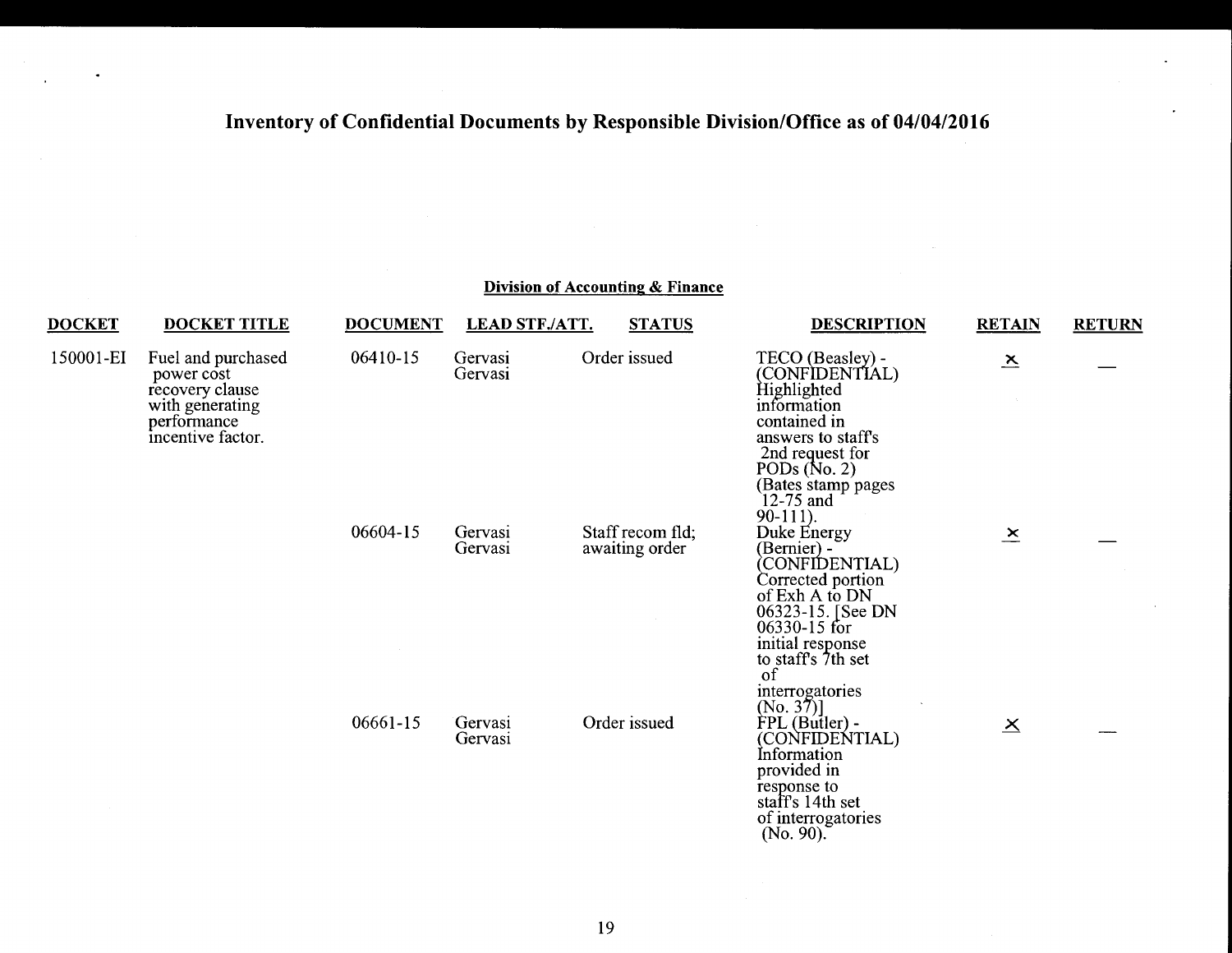| <b>DOCKET</b> | <b>DOCKET TITLE</b>                                                                                        | <b>DOCUMENT</b> | <b>LEAD STF./ATT.</b> | <b>STATUS</b>                      | <b>DESCRIPTION</b>                                                                                                                                                                                                                                                               | <b>RETAIN</b>                   | <b>RETURN</b>             |
|---------------|------------------------------------------------------------------------------------------------------------|-----------------|-----------------------|------------------------------------|----------------------------------------------------------------------------------------------------------------------------------------------------------------------------------------------------------------------------------------------------------------------------------|---------------------------------|---------------------------|
| 150001-EI     | Fuel and purchased<br>power cost<br>recovery clause<br>with generating<br>performance<br>incentive factor. | 06668-15        | Gervasi<br>Gervasi    | Order issued                       | FPUC (Keating) -<br>(CONFIDENTIAL)<br>Information<br>contained in<br>responses to OPC's<br>1st set of<br>interrogatories.<br>CLK note: See DN<br>06998-15 for<br>duplicate filing<br>of this<br>confidential<br>information; see<br>DN 07857-15 for<br>clarification of<br>same. | $\frac{\cancel{x}}{\cancel{x}}$ | $\mathbf{M}_{\mathrm{c}}$ |
|               |                                                                                                            | 06670-15        | Gervasi<br>Gervasi    | Order issued                       | $FPUC$ (Keating) -<br>(CONFIDENTIAL)<br>Information<br>contained in<br>responses to<br>staff's 4th set of<br>interrogatories.                                                                                                                                                    | <u>x</u>                        |                           |
|               |                                                                                                            | 06910-15        | Gervasi<br>Gervasi    | Staff recom fld;<br>awaiting order | Duke Energy<br>(Triplett) -<br>CONFIDENTIAL)<br>Forms 423 for 7/15<br>through 9/15.                                                                                                                                                                                              | $\lambda$                       |                           |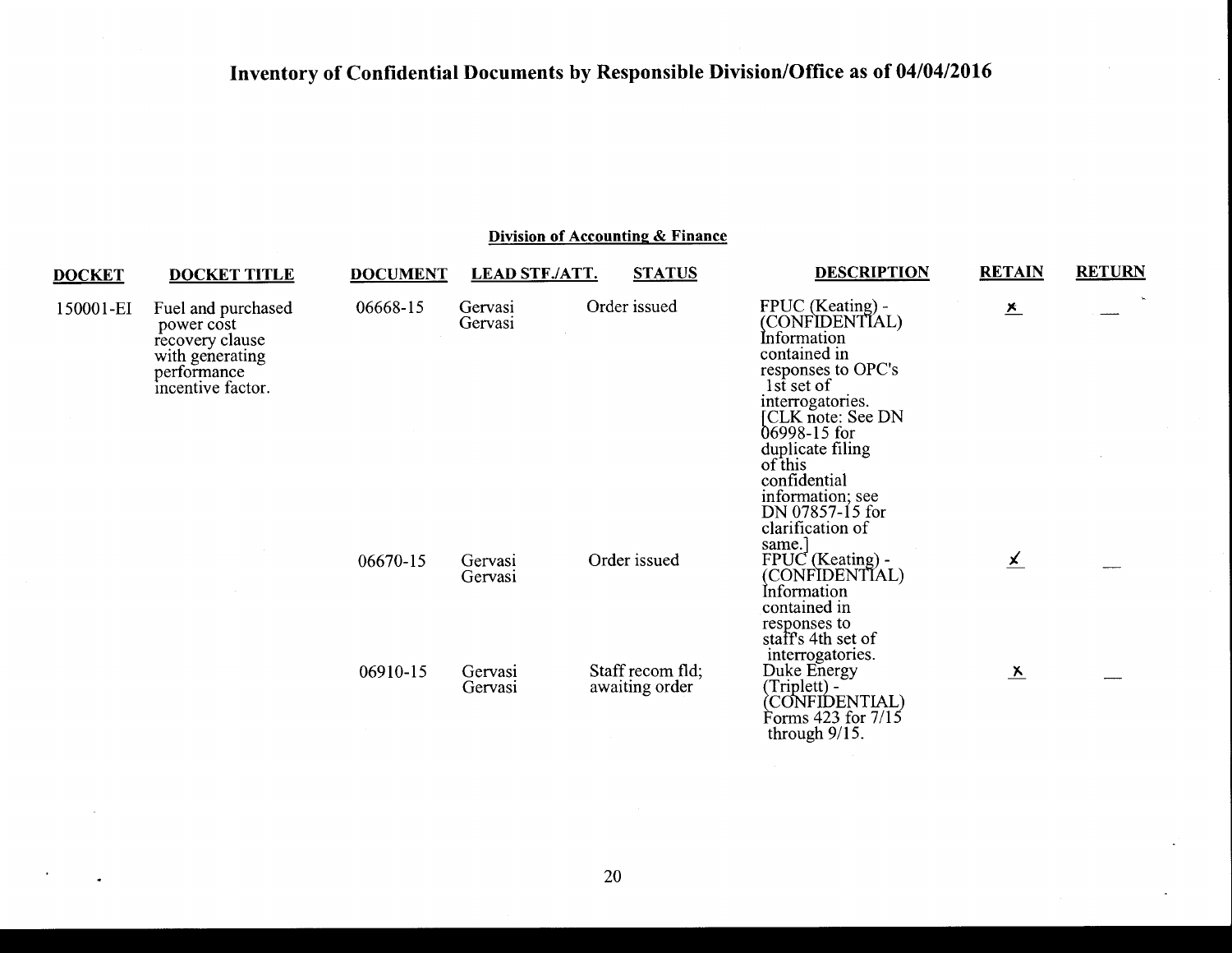#### Division of Accounting & Finance

| <b>DOCKET</b> | <b>DOCKET TITLE</b>                                                                                        | <b>DOCUMENT</b> | <b>LEAD STF./ATT.</b> | <b>STATUS</b>                      | <b>DESCRIPTION</b>                                                                                                                                                                                                                                                                | <b>RETAIN</b>            | <b>RETURN</b> |
|---------------|------------------------------------------------------------------------------------------------------------|-----------------|-----------------------|------------------------------------|-----------------------------------------------------------------------------------------------------------------------------------------------------------------------------------------------------------------------------------------------------------------------------------|--------------------------|---------------|
| 150001-EI     | Fuel and purchased<br>power cost<br>recovery clause<br>with generating<br>performance<br>incentive factor. | 06933-15        | Gervasi<br>Gervasi    | Staff recom fld;<br>awaiting order | TECO (Beasley) -<br>(CONFIDENTIAL)<br>$\hat{H}$ ighlighted forms<br>423-2, 2(a), and<br>$2(b)$ for $6/15$<br>through $8/15$ .                                                                                                                                                     | $\mathbf{x}$             |               |
|               |                                                                                                            | 06936-15        | Gervasi<br>Gervasi    | Staff recom fld;<br>awaiting order | $GPC$ (Griffin) -<br>(CONFIDENTIAL)<br>Forms $423-1(a)$ , 2,<br>$2(a)$ , and $2(b)$<br>for $7/15$ through<br>9/15.                                                                                                                                                                | ≱                        |               |
|               |                                                                                                            | 06948-15        | Gervasi<br>Gervasi    | Staff recom fld;<br>awaiting order | FPL (Butler) -<br>(CONFIDENTIAL)<br>Attachment A, Form<br>423-1(a) for $7/15$<br>through $9/15$ ;<br>Forms $423-2$ , $2(a)$<br>and $2(b)$ for $SIRPP$<br>for $7/15$ through<br>$9/15$ ; and Forms<br>423-2, $2(a)$ , and<br>$2(b)$ for Plant<br>Scherer for 6/15<br>through 8/15. | $\underline{\mathsf{X}}$ |               |
|               |                                                                                                            | 06998-15        | Gervasi<br>Gervasi    | Order issued                       | (CONFIDENTIAL)<br>Hearing Exhibit<br>No. $12\overline{3}$ from<br>11/2/15 hearing.<br>[CLK note: This<br>document appears<br>to be a duplicate<br>of DN 06668-15;<br>see DN 07857-15<br>for clarification                                                                         | $\underline{\mathsf{x}}$ |               |

 $\sim$   $\sim$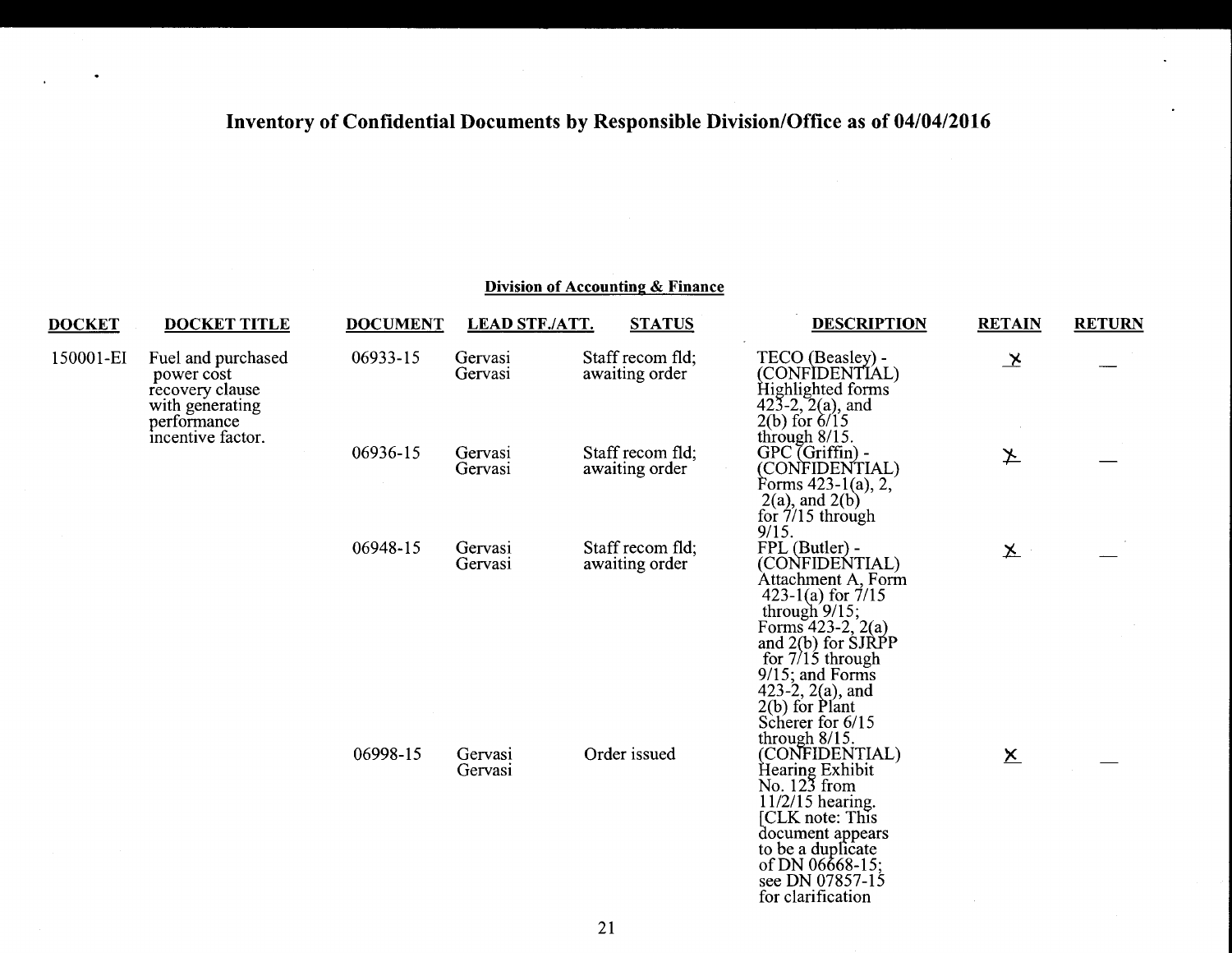| <b>DOCKET</b> | <b>DOCKET TITLE</b>                                                                                                                   | <b>DOCUMENT</b>            | <b>LEAD STF./ATT.</b> | <b>STATUS</b> | <b>DESCRIPTION</b>                                                                                                                                                                                                              | <b>RETAIN</b>      | <b>RETURN</b> |
|---------------|---------------------------------------------------------------------------------------------------------------------------------------|----------------------------|-----------------------|---------------|---------------------------------------------------------------------------------------------------------------------------------------------------------------------------------------------------------------------------------|--------------------|---------------|
| 150171-EI     | Petition for<br>issuance of<br>nuclear<br>asset-recovery<br>financing order,<br>by Duke Energy<br>Florida, Inc.<br>d/b/a Duke Energy. | 05417-15                   | Cicchetti<br>Gervasi  | Order issued  | of same.]<br>Duke Energy<br>(Triplett) -<br>(CONFIDENTIAL)<br>Information<br>included in<br>response to<br>staff's 2nd set of<br>interrogatories,<br>specifically Nos.<br>8 and 34. [x-ref.]<br>DNs 05803-15                    | $\bm{\mathsf{X}}$  |               |
|               |                                                                                                                                       | 06065-15                   | Cicchetti<br>Gervasi  | Order issued  | (returned to<br>source) and<br>07694-15]<br>Duke Energy<br>(Bernier) -<br>CONFIDENTIAL)<br>Portions of<br>responses to<br>staff's 4th<br>request for PODs                                                                       |                    |               |
|               | <b>Contract</b><br>$\sim 10^{-11}$                                                                                                    | 06126-15<br>$\sim 10^{-1}$ | Cicchetti<br>Gervasi  | Order issued  | (Nos. 13-16);<br>specifically No.<br>$13.$ [x-ref. DNs]<br>06126-15, 06226-15<br>and 06229-15]<br>Duke Energy<br>(Burnett) -<br>CONFIDENTIAL)<br>Portions of<br>supplemental<br>response to<br>staff's 4th<br>request for PODs; | $\underline{\chi}$ |               |

 $\mathbf{r}$ 

 $\bullet$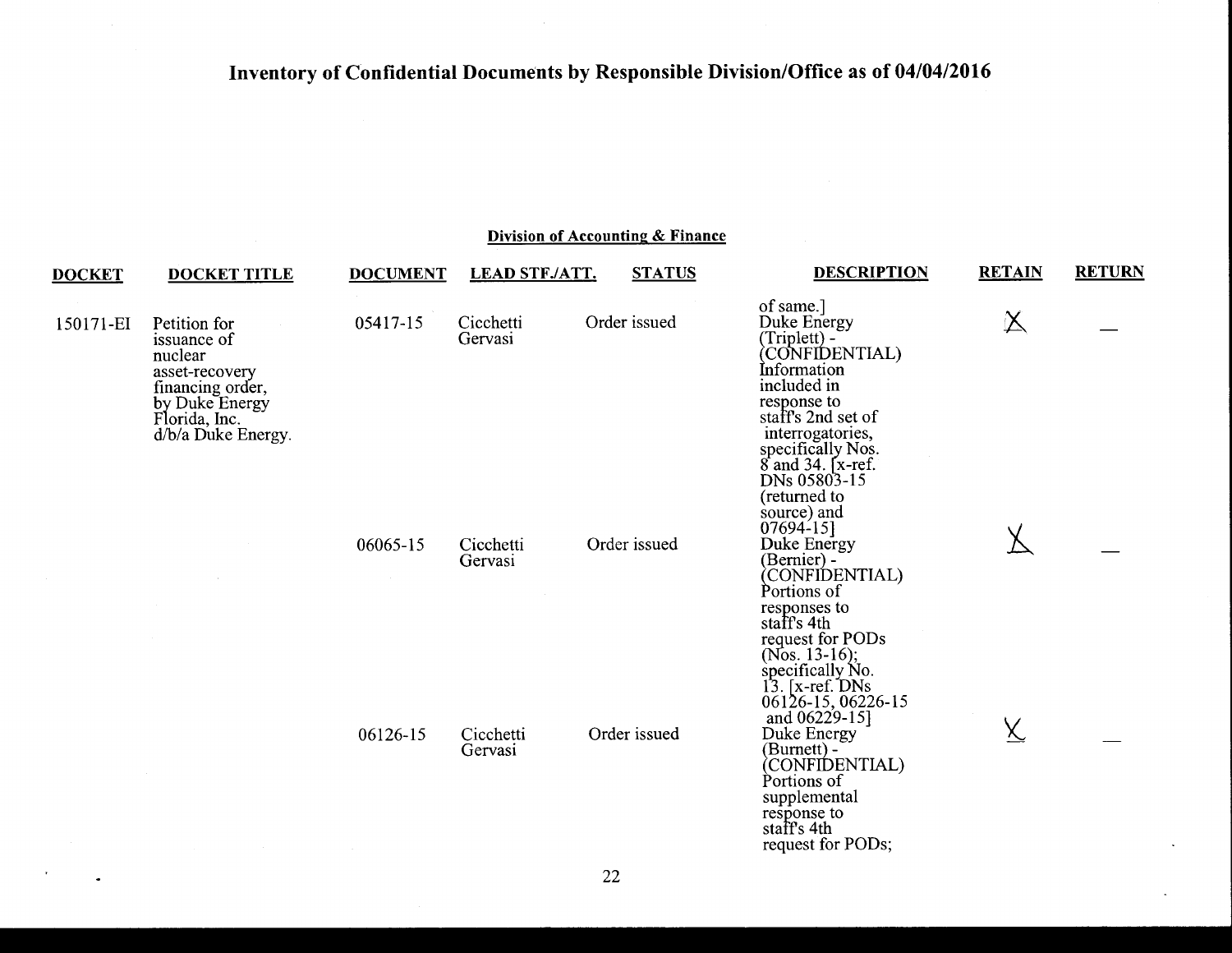|               |                     |                 |                       | Division of Accounting & Finance |                                                                                                                                                                                                                                                           |                          |               |
|---------------|---------------------|-----------------|-----------------------|----------------------------------|-----------------------------------------------------------------------------------------------------------------------------------------------------------------------------------------------------------------------------------------------------------|--------------------------|---------------|
| <b>DOCKET</b> | <b>DOCKET TITLE</b> | <b>DOCUMENT</b> | <b>LEAD STF./ATT.</b> | <b>STATUS</b>                    | <b>DESCRIPTION</b>                                                                                                                                                                                                                                        | <b>RETAIN</b>            | <b>RETURN</b> |
|               |                     | 06226-15        | Cicchetti<br>Gervasi  | Order issued                     | specifically<br>question No. 13.<br>[x-ref DNs]<br>06065-15, 06226-15<br>and $06229-15$ ]<br>Duke Energy<br>(Bernier) -<br>(CONFIDENTIAL)<br>Information<br>included in                                                                                   | $\mathbf{\underline{x}}$ |               |
|               |                     | 06229-15        | Cicchetti<br>Gervasi  | Order issued                     | response to<br>staff's 4th<br>request to produce<br>(Nos.13-16);<br>specifically No.<br>13. [x-ref DNs<br>06126-15, 06065-15<br>and 06229-15]<br>Duke Energy<br>(Bernier) -<br>(CONFIDENTIAL)<br>Information<br>included in<br>response to<br>staff's 4th | $\times$                 |               |
|               |                     |                 |                       |                                  | request to produce<br>(Nos.13-16);<br>specifically No.<br>13. [x-ref. DNs<br>06065-15, 06126-15<br>and $06226 - 15$ ]                                                                                                                                     |                          |               |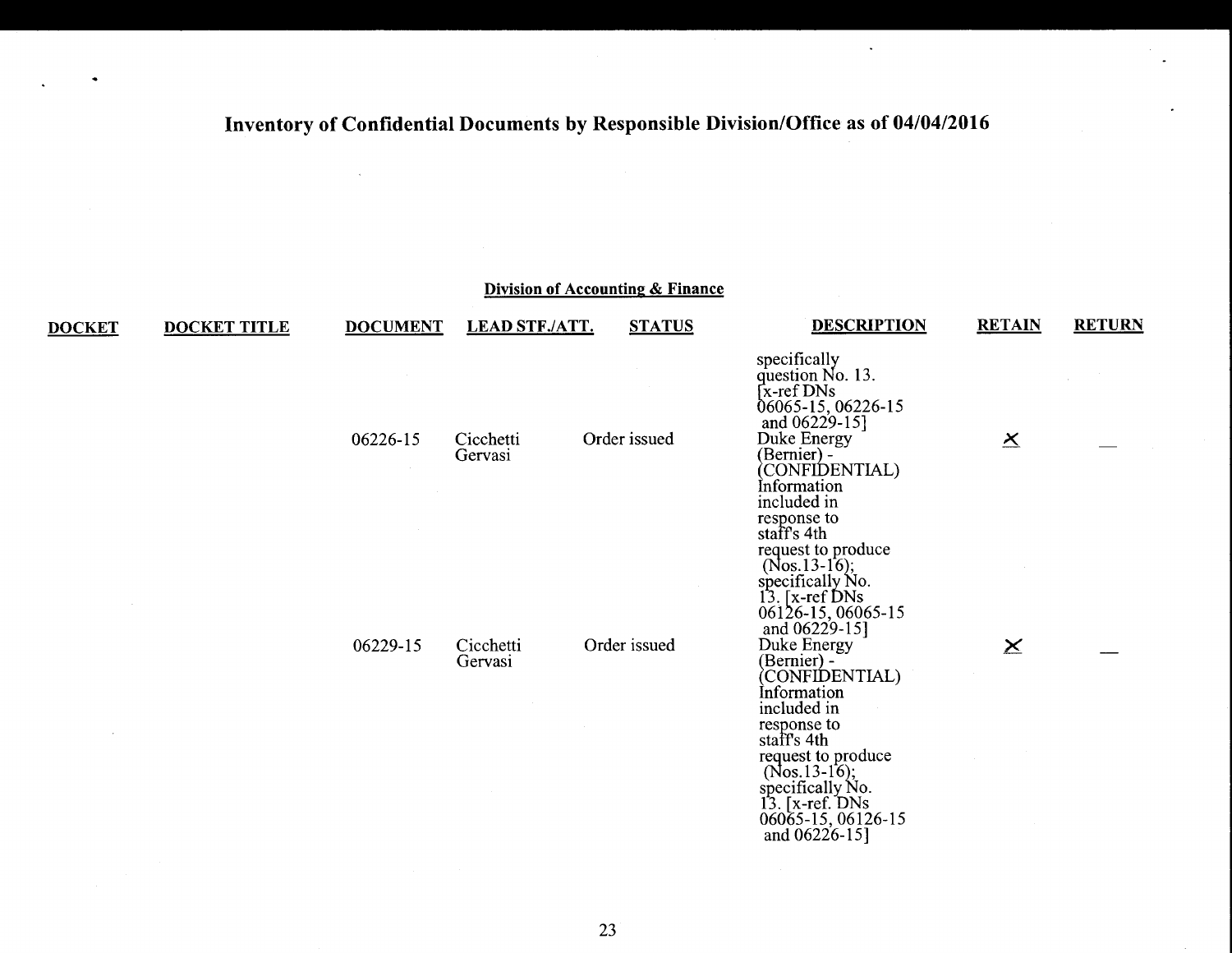### **Division of Accounting & Finance**

| <b>DOCKET</b> | <b>DOCKET TITLE</b>                                                                                                                   | <b>DOCUMENT</b> | <b>LEAD STF./ATT.</b> | <b>STATUS</b>                  | <b>DESCRIPTION</b>                                                                                                                                                                                                                        | <b>RETAIN</b> | <b>RETURN</b> |
|---------------|---------------------------------------------------------------------------------------------------------------------------------------|-----------------|-----------------------|--------------------------------|-------------------------------------------------------------------------------------------------------------------------------------------------------------------------------------------------------------------------------------------|---------------|---------------|
| 150171-EI     | Petition for<br>issuance of<br>nuclear<br>asset-recovery<br>financing order,<br>by Duke Energy<br>Florida, Inc.<br>d/b/a Duke Energy. | 07694-15        | Cicchetti<br>Gervasi  | Order issued                   | Duke Energy<br>(Triplett) -<br>(CONFIDENTIAL)<br>Modified Exh A to<br>modification of<br>eighth request for<br>confidential<br>classification.<br>[CLK note: See DN<br>05803-15 for<br>initial Exh A<br>(returned to<br>source); x-ref DN | △             |               |
|               |                                                                                                                                       | 07753-15        | Cicchetti<br>Gervasi  | NOI filed;<br>awaiting request | $05417-15$<br>Duke Energy<br>(Triplett) -<br>CONFIDENTIAL)<br>Portions of Duke<br>Energy's documents<br>provided to the<br>bond team;<br>provided on CD<br>only.                                                                          |               |               |
|               |                                                                                                                                       | 07941-15        | Cicchetti<br>Gervasi  | Order issued                   | Duke Energy<br>(Triplett) -<br>(CONFIDENTIAL)<br>Portions of<br>documents provided<br>to the bond team;<br>provided on CD<br>only.                                                                                                        |               |               |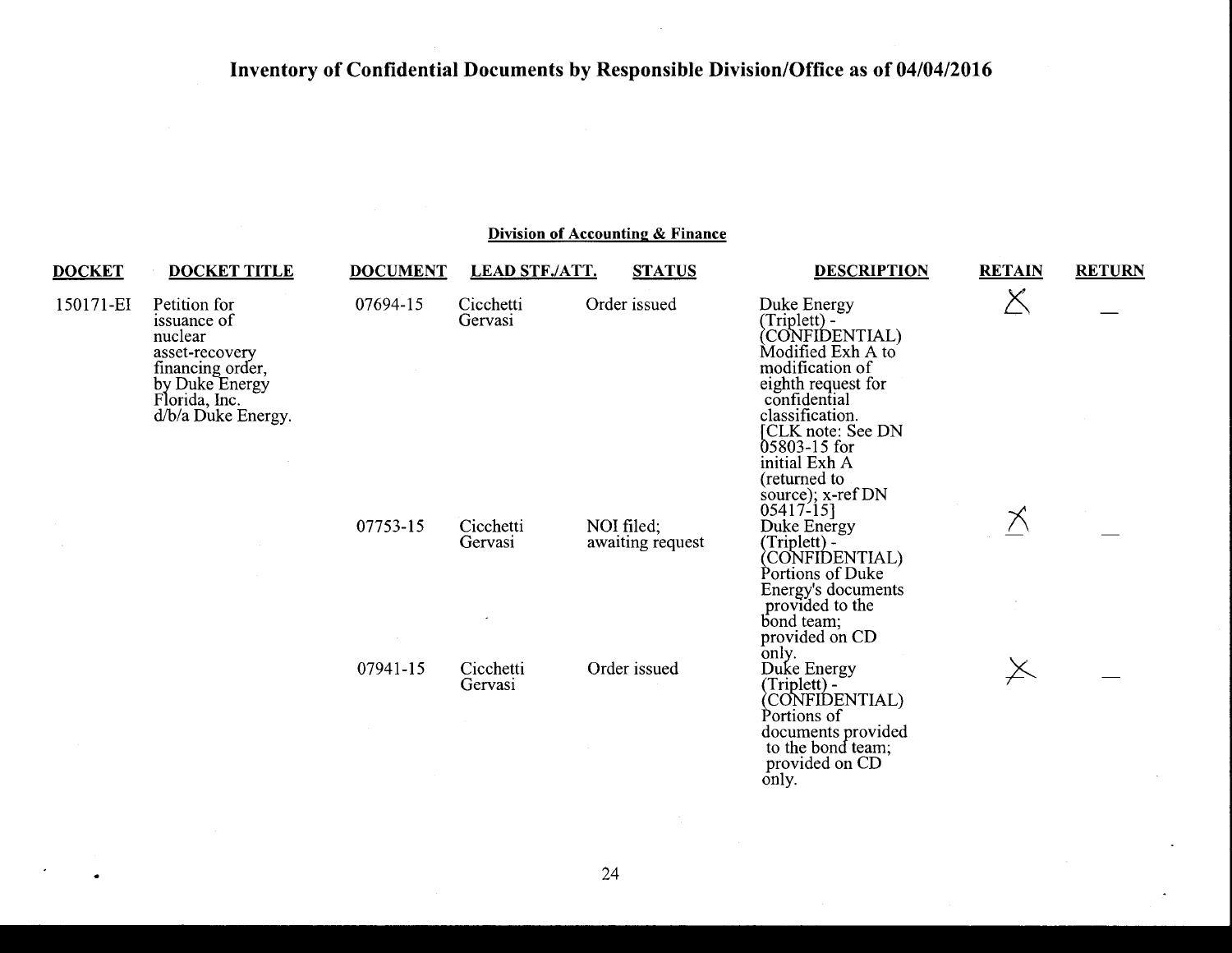### Division of Accounting & Finance

| <b>DOCKET</b> | <b>DOCKET TITLE</b>                                                                                                                   | <b>DOCUMENT</b> | <b>LEAD STF./ATT.</b> | <b>STATUS</b> | <b>DESCRIPTION</b>                                                                                                                                                       | <b>RETAIN</b>         | <b>RETURN</b> |
|---------------|---------------------------------------------------------------------------------------------------------------------------------------|-----------------|-----------------------|---------------|--------------------------------------------------------------------------------------------------------------------------------------------------------------------------|-----------------------|---------------|
| 150171-EI     | Petition for<br>issuance of<br>nuclear<br>asset-recovery<br>financing order,<br>by Duke Energy<br>Florida, Inc.<br>d/b/a Duke Energy. | 00597-16        | Cicchetti<br>Gervasi  | Order issued  | Duke Energy<br>(Bernier) -<br>(CONFIDENTIAL)<br>Information<br>provided to the<br>bond team. [CLK<br>note: See DN<br>00187-16 for                                        | $\blacktriangleright$ |               |
|               |                                                                                                                                       | 00599-16        | Cicchetti<br>Gervasi  | Order issued  | initial filing.]<br>Duke Energy<br>(Bernier) -<br>CONFIDENTIAL)<br>Information<br>provided to the<br>bond team. [CLK<br>note: See DN<br>00158-16 for<br>initial filing.] |                       |               |
|               |                                                                                                                                       | 00835-16        | Cicchetti<br>Gervasi  | Order issued  | Duke Energy<br>(Triplett) -<br>CONFIDENTIAL)<br>Documents provided<br>to the bond team.<br>[CLK Note: See DN<br>$00417 - 16$ for<br>initial filing]                      |                       |               |
|               |                                                                                                                                       | 00846-16        | Cicchetti<br>Gervasi  | Order issued  | Duke Energy<br>(Triplett) -<br>CONFIDENTIAL)<br>Portions of<br>documents provided<br>to the bond team.<br>[CLK Note: See DN<br>$00450 - 16$ for<br>initial filing]       | $\geq$                |               |

 $\sim$   $\sim$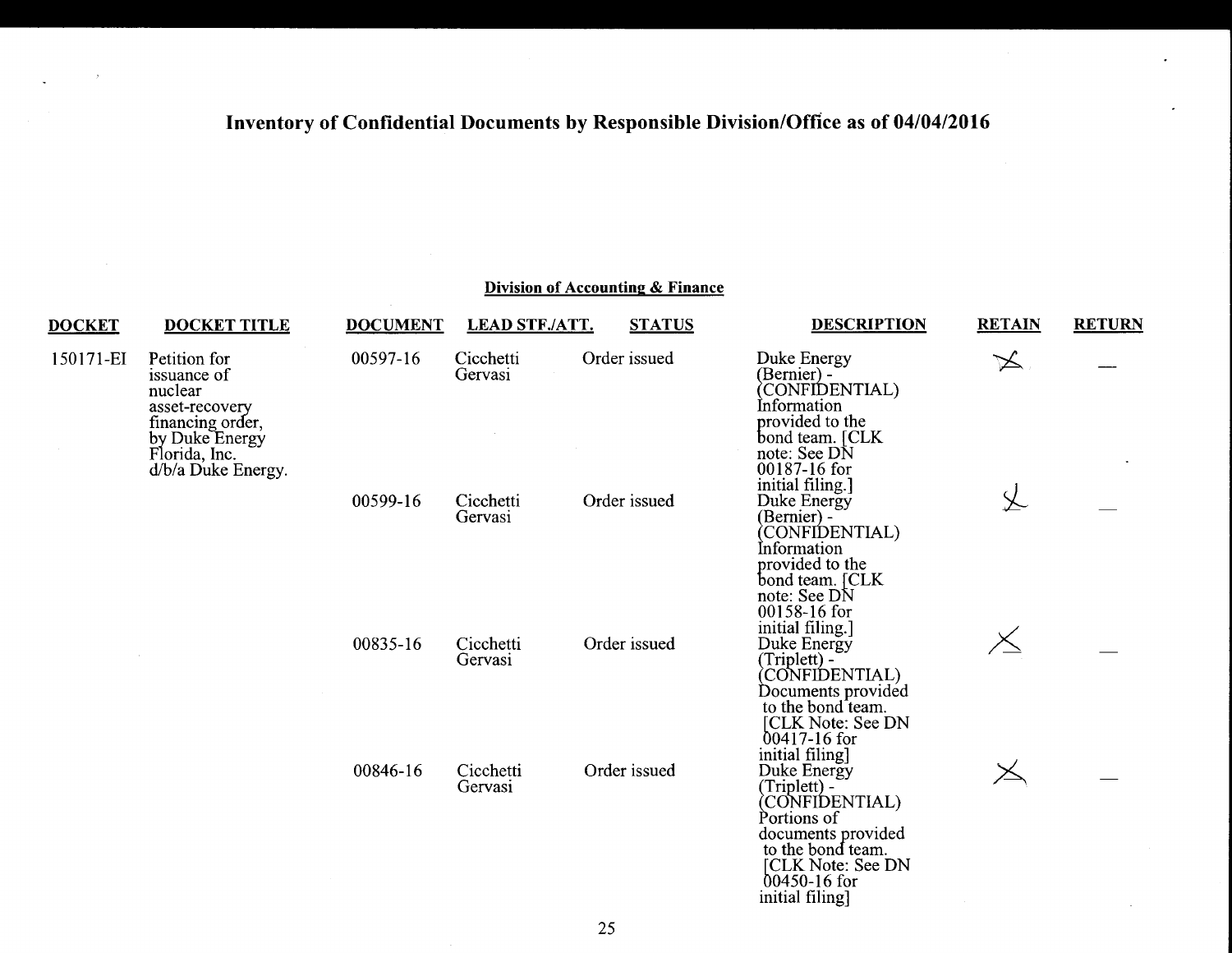| <b>DOCKET</b> | <b>DOCKET TITLE</b>                                                                                                                     | <b>DOCUMENT</b> | <b>LEAD STF./ATT.</b> | <b>STATUS</b>                       | <b>DESCRIPTION</b>                                                                                                                                                                                                                | <b>RETAIN</b>      | <b>RETURN</b> |
|---------------|-----------------------------------------------------------------------------------------------------------------------------------------|-----------------|-----------------------|-------------------------------------|-----------------------------------------------------------------------------------------------------------------------------------------------------------------------------------------------------------------------------------|--------------------|---------------|
| 150171-EI     | Petition for<br>issuance of<br>nuclear<br>asset-recovery<br>financing order,<br>by Duke Energy<br>Florida, Inc.<br>$d/b/a$ Duke Energy. | 00910-16        | Cicchetti<br>Gervasi  | Order issued                        | Duke Energy<br>(Triplett) -<br>CONFIDENTIAL)<br>Documents provided<br>to the bond team.<br>[CLK note: See DN<br>$00568 - 16$ for<br>initial filing.]                                                                              |                    |               |
|               |                                                                                                                                         | 00912-16        | Cicchetti<br>Gervasi  | Order issued                        | Duke Energy<br>(Triplett) -<br>CONFIDENTIAL)<br>Documents providéd<br>to the bond team.<br>[CLK note: See DN<br>$00562 - 16$ for<br>initial filing.]                                                                              | $\mathbb{X}% _{n}$ |               |
|               |                                                                                                                                         | 01313-16        | Cicchetti<br>Gervasi  | Req forwarded to<br>staff for recom | Duke Energy<br>(Triplett) -<br>(CONFIDENTIAL)<br>Documents provided<br>by the bond team<br>containing<br>agreement between<br>Duke and Moody's<br>Investors Service.<br>[CLK note: See DN<br>$00940 - 16$ for<br>initial filing.] | $\cancel{\asymp}$  |               |

 $\Delta$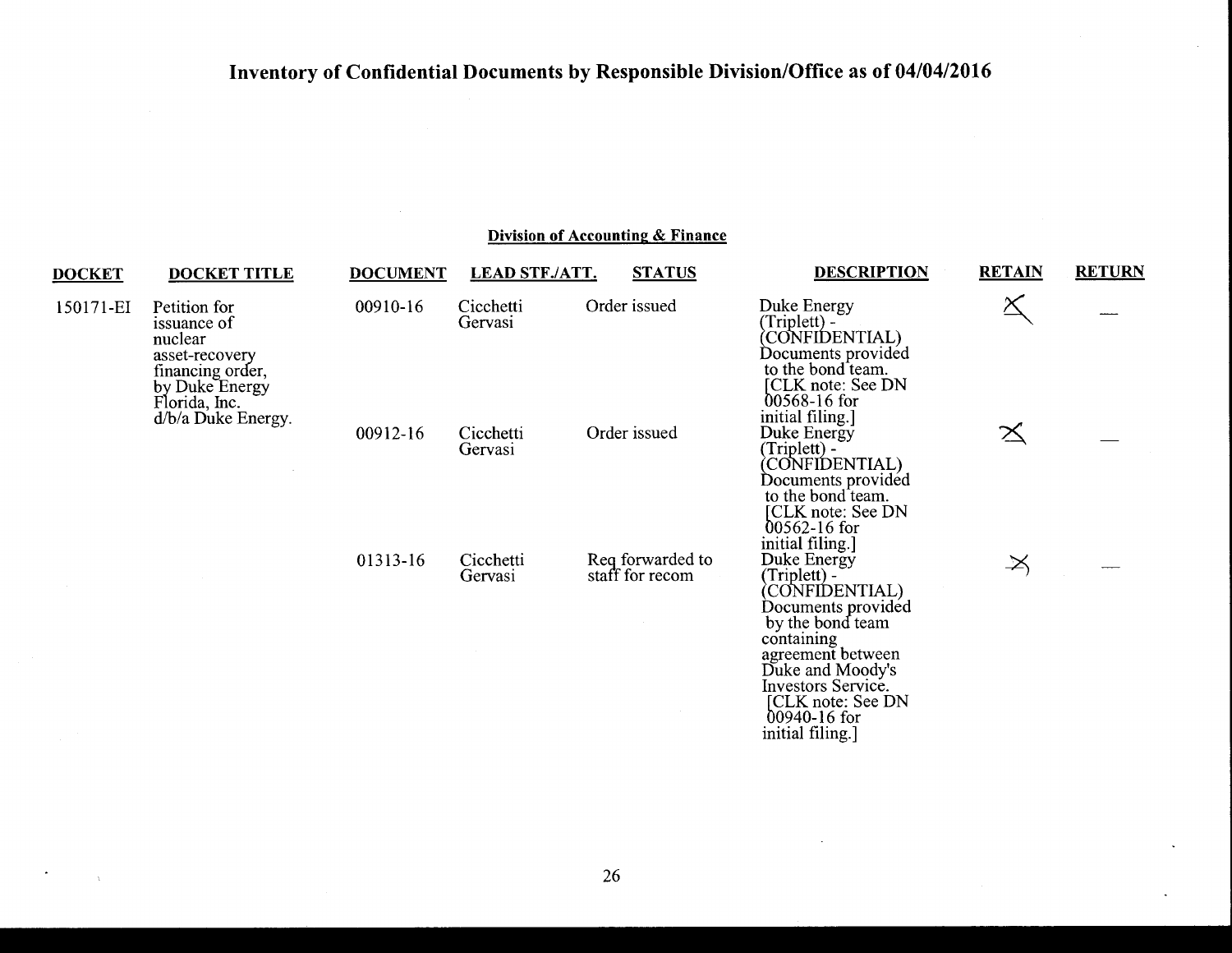•

#### Division of Accounting & Finance

| <b>DOCKET</b> | <b>DOCKET TITLE</b>                                                                                        | <b>DOCUMENT</b> | <b>LEAD STF./ATT.</b> | <b>STATUS</b>                      | <b>DESCRIPTION</b>                                                                                                                                                                                                                                                                                                         | <b>RETAIN</b>           | <b>RETURN</b> |
|---------------|------------------------------------------------------------------------------------------------------------|-----------------|-----------------------|------------------------------------|----------------------------------------------------------------------------------------------------------------------------------------------------------------------------------------------------------------------------------------------------------------------------------------------------------------------------|-------------------------|---------------|
| 160001-EI     | Fuel and purchased<br>power cost<br>recovery clause<br>with generating<br>performance<br>incentive factor. | 00491-16        | Barrett<br>Villafrate | Staff recom fld;<br>awaiting order | FPL (Butler) -<br>(CONFIDENTIAL)<br>Attachment A, Form<br>$423-1(a)$ for<br>$10/15$ , $11/15$ , and<br>$12/15$ ; Forms<br>423-2, $2(a)$ and<br>$2(b)$ for $S$ <i>JRPP</i> for<br>$10/15$ , $11/15$ , and<br>$12/15$ ; and Forms<br>423-2, $2(a)$ , and<br>$2(b)$ for Plant<br>Scherer for 9/15,<br>$10/15$ , and $11/15$ . | $\overline{\mathbf{x}}$ |               |
|               |                                                                                                            | 00503-16        | Barrett<br>Villafrate | Staff recom fld;<br>awaiting order | Duke Energy<br>(Triplett) -<br>(CONFIDENTIAL)<br>Highlighted<br>information on<br>Forms 423 for<br>$10/15$ , $11/15$ , and<br>12/15.                                                                                                                                                                                       | 乄                       |               |
|               |                                                                                                            | 00545-16        | Barrett<br>Villafrate | Staff recom fld;<br>awaiting order | TECO (Beasley) -<br>(CONFIDENTIAL)<br>Forms $423-2$ , $2(a)$ ,<br>and $2(b)$ for<br>$9/15$ , $10/15$ , and<br>11/15.                                                                                                                                                                                                       | 之                       |               |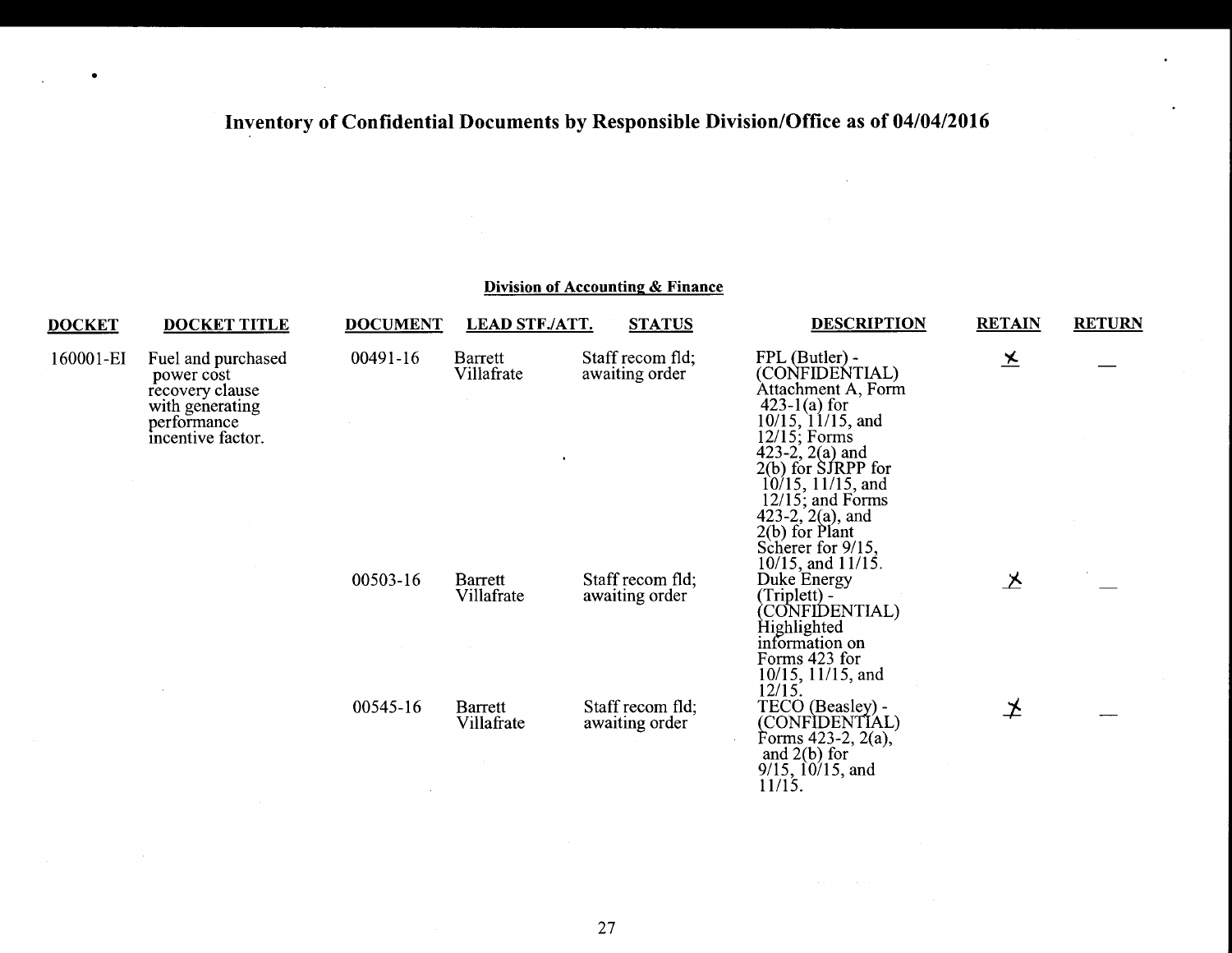| <b>DOCKET</b> | <b>DOCKET TITLE</b>                                                                                        | <b>DOCUMENT</b> | <b>LEAD STF./ATT.</b>        | <b>STATUS</b>                      | <b>DESCRIPTION</b>                                                                                                                                                                                                    | <b>RETAIN</b>             | <b>RETURN</b> |
|---------------|------------------------------------------------------------------------------------------------------------|-----------------|------------------------------|------------------------------------|-----------------------------------------------------------------------------------------------------------------------------------------------------------------------------------------------------------------------|---------------------------|---------------|
| 160001-EI     | Fuel and purchased<br>power cost<br>recovery clause<br>with generating<br>performance<br>incentive factor. | 00604-16        | Barrett<br>Villafrate        | Staff recom fld;<br>awaiting order | GPC (Griffin) -<br>(CONFIDENTIAL)<br>Highlighted<br>information on<br>Forms 423 for<br>$10/15$ , $11/15$ , and<br>12/15.                                                                                              | $\mathbf{x}$              |               |
|               |                                                                                                            | 00921-16        | <b>Barrett</b><br>Villafrate | Staff recom fld;<br>awaiting order | FPL (Moncada) -<br>(CONFIDENTÍAL)<br>Woodford project<br>drilling and<br>development<br>agreement. [x-ref]<br>$DN$ 01280-16]                                                                                          | $\geq$                    |               |
|               |                                                                                                            | 01069-16        | Barrett<br>Villafrate        | Staff recom fld;<br>awaiting order | Duke Energy<br>(Bernier) -<br>(CONFIDENTIAL)<br>Èxhibit A to<br>petition for<br>mid-course<br>correction for<br>fuel and capacity<br>cost recovery<br>clause. [CLK note:<br>See DN 00811-16<br>for initial<br>filing. | $\overline{\mathbf{x}}$   |               |
|               |                                                                                                            | 01124-16        | <b>Barrett</b><br>Villafrate | Staff recom fld;<br>awaiting order | TECO (Beasley) -<br>(CONFIDENTIAL)<br>Highlighted<br>information<br>contained in<br><b>Witness Penelope</b><br>A. Rusk's Schedule<br>A12, pg 2 of 2                                                                   | $\frac{\times}{\sqrt{2}}$ |               |

 $\sim$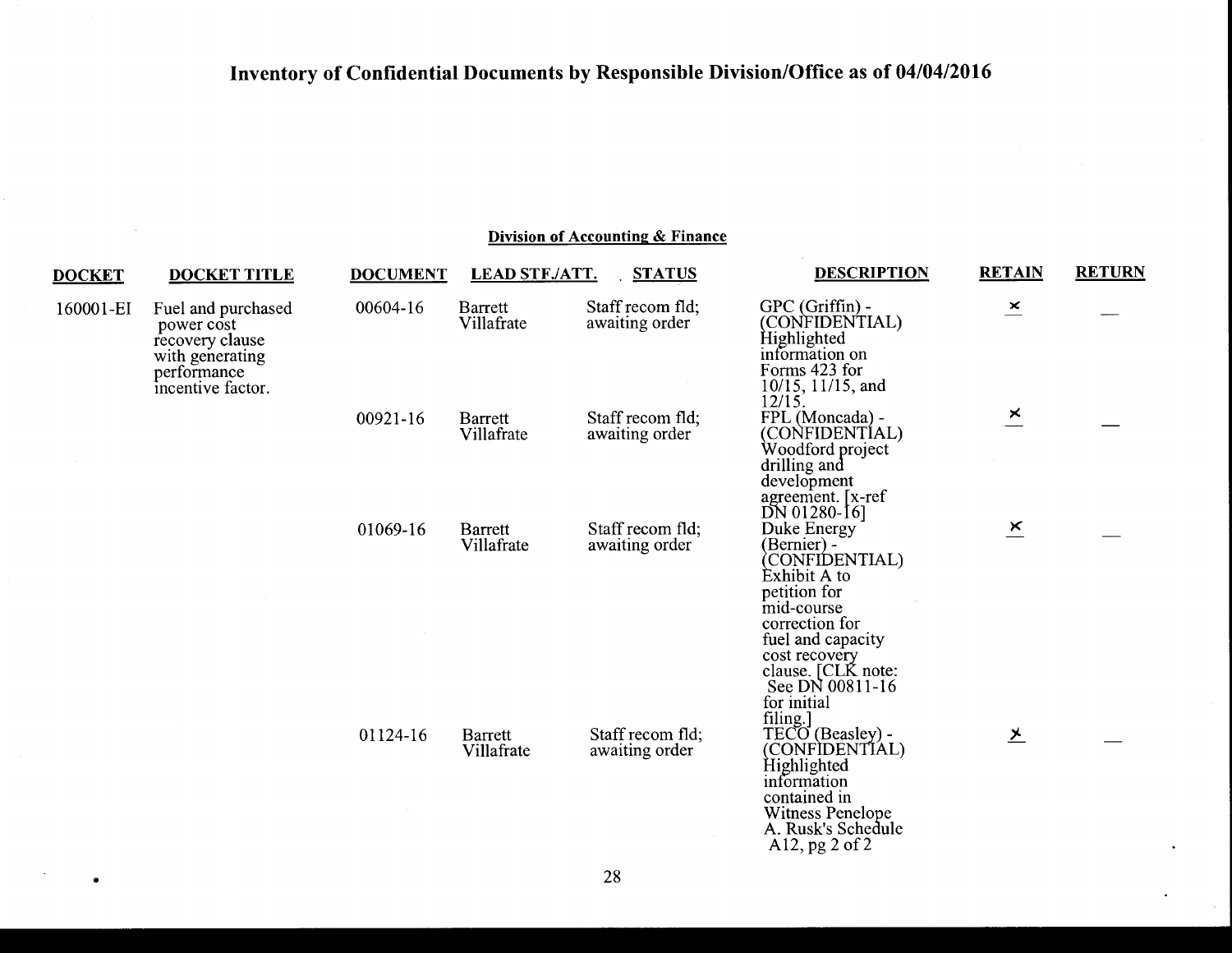•

|               |                     |                 |                              | Division of Accounting & Finance   |                                                                                                                                                                                                        |                         |               |
|---------------|---------------------|-----------------|------------------------------|------------------------------------|--------------------------------------------------------------------------------------------------------------------------------------------------------------------------------------------------------|-------------------------|---------------|
| <b>DOCKET</b> | <b>DOCKET TITLE</b> | <b>DOCUMENT</b> | <b>LEAD STF./ATT.</b>        | <b>STATUS</b>                      | <b>DESCRIPTION</b>                                                                                                                                                                                     | <b>RETAIN</b>           | <b>RETURN</b> |
|               |                     | 01129-16        | <b>Barrett</b><br>Villafrate | Staff recom fld;<br>awaiting order | (Bates stamp pg)<br>$38$ , for $1/15$<br>through $12/15$ .<br>$GPC$ (Griffin) -<br>(CONFIDENTIAL)<br>Certain<br>information<br>contained in<br>Schedule 2 of Exh                                       | $\geq$                  |               |
|               |                     | 01131-16        | <b>Barrett</b><br>Villafrate | Staff recom fld;<br>awaiting order | HRB-1 to the<br>direct testimony<br>of Herbert R.<br>Ball, dated<br>$3/2/16$ .<br>GPC (Griffin) -<br>(CONFIDENTIAL)<br>Certain<br>information<br>contained in<br>Schedule CCA-4 of<br>Exh CSB-1 to the | $\mathbf{x}$            |               |
|               |                     |                 |                              |                                    | direct testimony<br>of C. Shane<br>Boyett, dated                                                                                                                                                       |                         |               |
|               |                     | 01144-16        | <b>Barrett</b><br>Villafrate | Staff recom fld:<br>awaiting order | $3/2/16$ .<br>FPL (Moncada) -<br>(CONFIDENTÍAL)<br>Certain<br>information<br>provided in<br>exhibits to direct<br>testimony of<br>witnesses Terry J.<br>Keith (TJK-2) and<br>Gerard J. Yupp            | $\overline{\mathbf{x}}$ |               |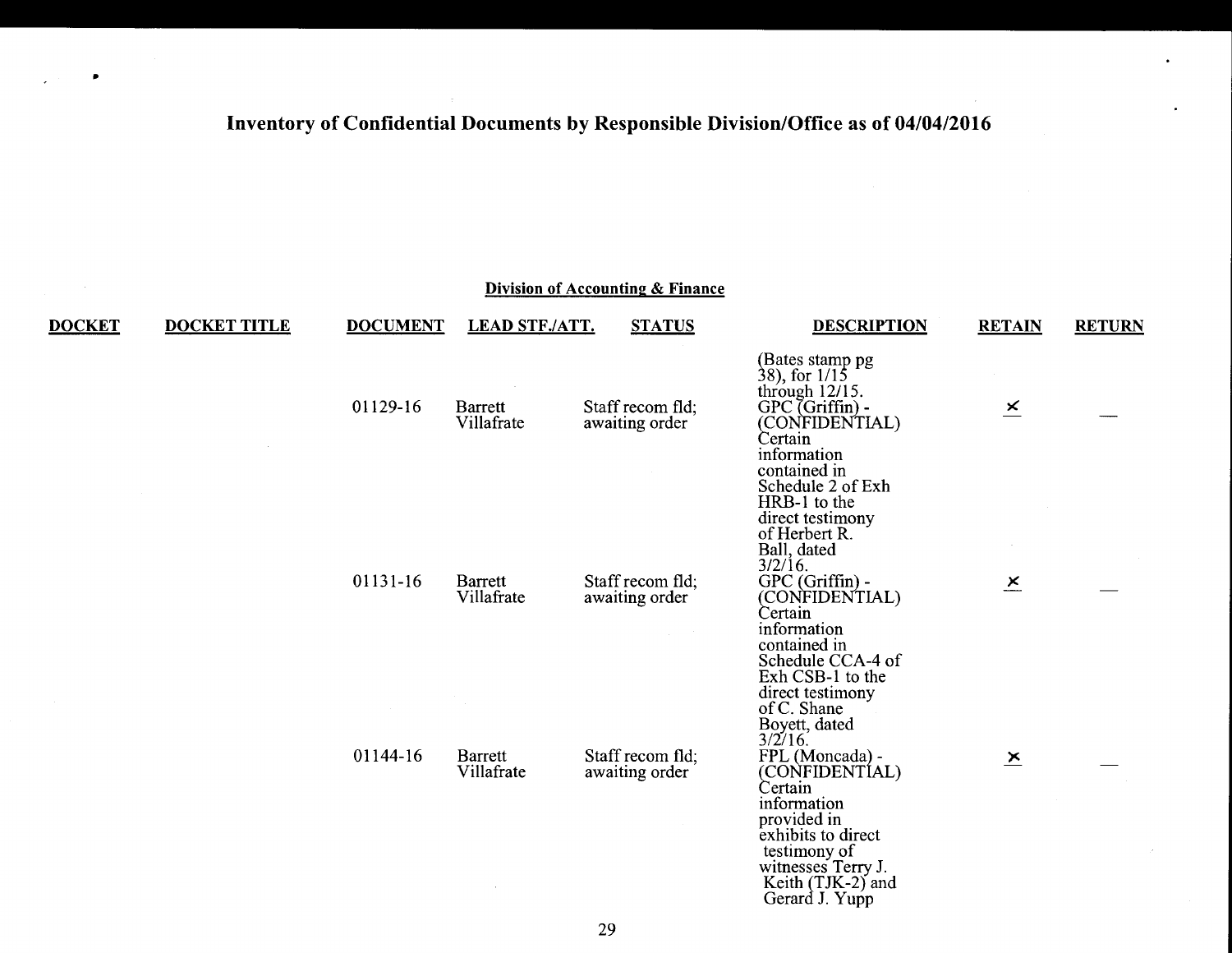| <b>DOCKET</b> | <b>DOCKET TITLE</b>                                                                                                                                                         | <b>DOCUMENT</b> | <b>LEAD STF./ATT.</b>        | <b>STATUS</b>                      | <b>DESCRIPTION</b>                                                                                                                                                                                                  | <b>RETAIN</b>           | <b>RETURN</b> |
|---------------|-----------------------------------------------------------------------------------------------------------------------------------------------------------------------------|-----------------|------------------------------|------------------------------------|---------------------------------------------------------------------------------------------------------------------------------------------------------------------------------------------------------------------|-------------------------|---------------|
|               |                                                                                                                                                                             | 01280-16        | <b>Barrett</b><br>Villafrate | Staff recom fld;<br>awaiting order | $(GJY-1)$ .<br>FPL (Moncada) -<br>(CONFIDENTIAL)<br>Woodford project<br>drilling and                                                                                                                                | $\overline{\mathbf{X}}$ |               |
|               |                                                                                                                                                                             | 01450-16        | <b>Barrett</b><br>Villafrate | NOI filed;<br>awaiting request     | development<br>agreement. [x-ref]<br>$DN$ 00921-16]<br>FPL (Moncada) -<br>(CONFIDENTIAL)<br>Joint interest<br>billing audit<br>plan.                                                                                | $\overline{\mathbf{x}}$ |               |
| 160021-EI     | Petition for rate<br>increase by<br>Florida Power &<br>Light Company.                                                                                                       | 01414-16        | Fletcher<br><b>Brownless</b> | Staff recom fld;<br>awaiting order | FPL (Moncada) -<br>(CONFIDENTIAL)<br>Certain<br>information<br>contained in MFR<br>D-2 (2017 test<br>year and 2018<br>subsequent year).                                                                             | $\times$                |               |
| 160042-EI     | <b>Gulf Power</b><br>Company's request<br>for confidential<br>classification for<br>the earnings<br>surveillance<br>report,<br>supplemental<br>filing for<br>December 2015. | 00842-16        | Harper<br>Harper             | Order issued                       | GPC (Griffin) - (CONFIDENTIAL)<br>Earnings<br>surveillance<br>report,<br>supplemental 2 for<br>12/15 (CISR<br>surveillance<br>filings). [CLK<br>note: This<br>document moved<br>from Docket 160000<br>to new Docket | $\mathbf{\Sigma}$       |               |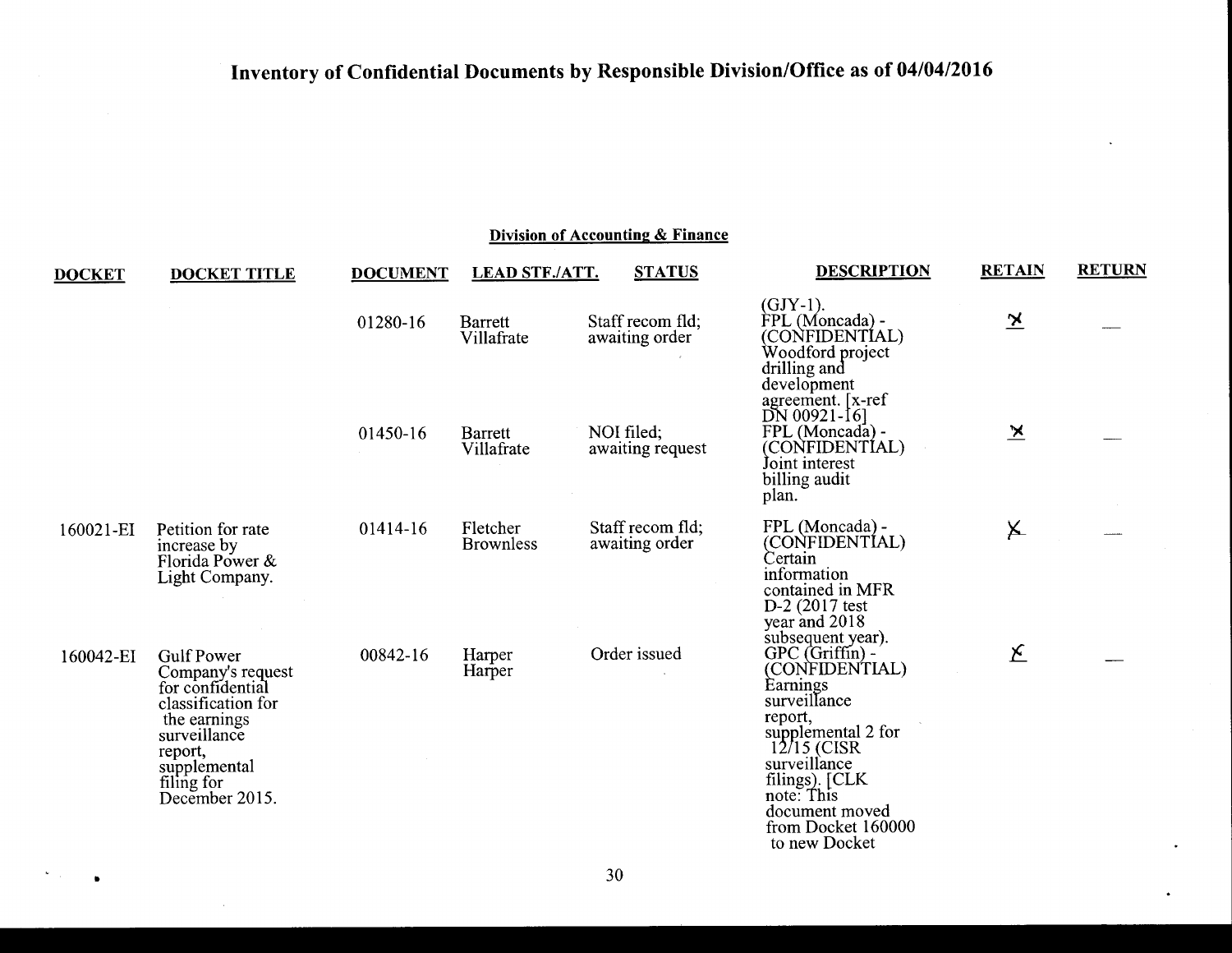Division of Accounting & Finance

**DOCKET** 

•

DOCKET TITLE DOCUMENT LEAD STF./ATT. STATUS DESCRIPTION

RETAIN RETURN

160042 per DN 01042-16.]